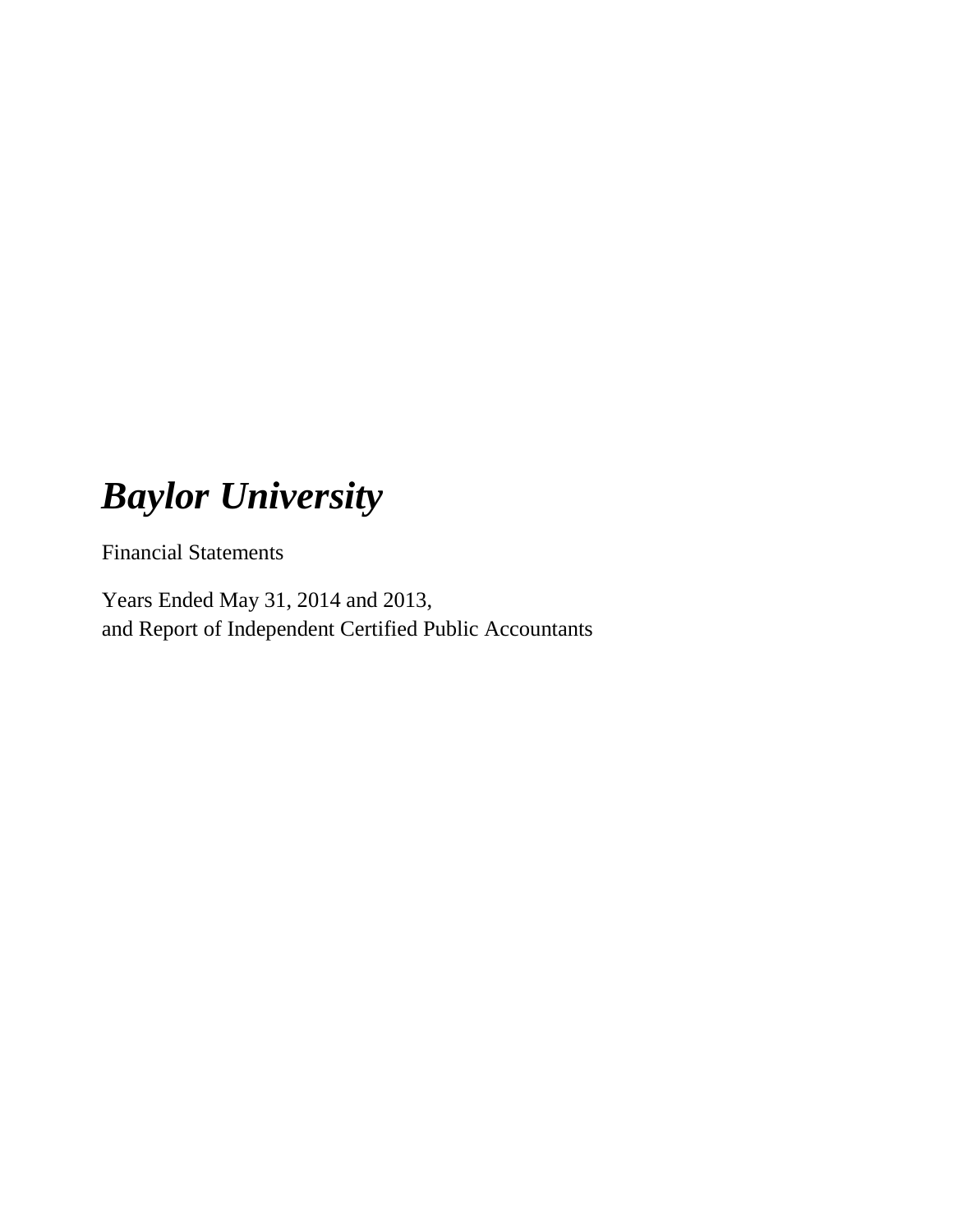## BAYLOR UNIVERSITY

## FINANCIAL STATEMENTS

Years Ended May 31, 2014 and 2013

## TABLE OF CONTENTS

|                                                                           | $1 - 2$ |
|---------------------------------------------------------------------------|---------|
| Financial Statements as of and for the Years Ended May 31, 2014 and 2013: |         |
|                                                                           |         |
|                                                                           | 4 - 5   |
|                                                                           | 6       |
|                                                                           | $-24$   |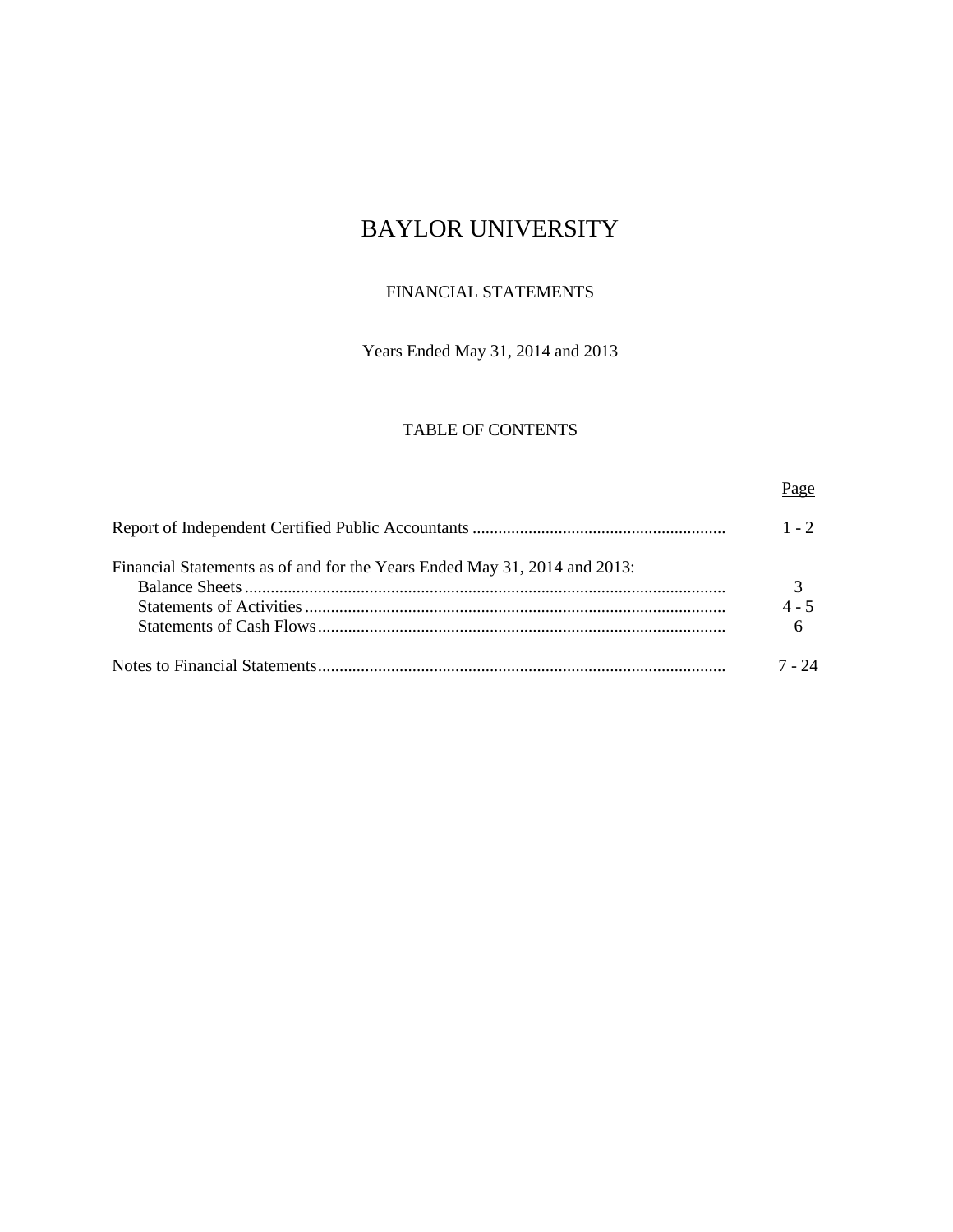

## **REPORT OF INDEPENDENT CERTIFIED PUBLIC ACCOUNTANTS**

The Board of Regents Baylor University

**Grant Thornton LLP**  1717 Main Street, Suite 1500 Dallas, TX 75201-4667

**T** 214.561.2300 **F** 214.561.2370 GrantThornton.com linkd.in/GrantThorntonUS twitter.com/GrantThorntonUS

## **Report on the financial statements**

We have audited the accompanying financial statements of Baylor University (the "University"), which comprise the balance sheets as of May 31, 2014 and 2013, and the related statements of activities and cash flows for the years then ended, and the related notes to the financial statements.

## **Management's responsibility for the financial statements**

Management is responsible for the preparation and fair presentation of these financial statements in accordance with accounting principles generally accepted in the United States of America; this includes the design, implementation, and maintenance of internal control relevant to the preparation and fair presentation of financial statements that are free from material misstatement, whether due to fraud or error.

#### **Auditor's responsibility**

Our responsibility is to express an opinion on these financial statements based on our audit. We conducted our audit in accordance with auditing standards generally accepted in the United States of America. Those standards require that we plan and perform the audit to obtain reasonable assurance about whether the financial statements are free from material misstatement.

An audit involves performing procedures to obtain audit evidence about the amounts and disclosures in the financial statements. The procedures selected depend on the auditor's judgment, including the assessment of the risks of material misstatement of the financial statements, whether due to fraud or error. In making those risk assessments, the auditor considers internal control relevant to the entity's preparation and fair presentation of the financial statements in order to design audit procedures that are appropriate in the circumstances, but not for the purpose of expressing an opinion on the effectiveness of the entity's internal control. Accordingly, we express no such opinion. An audit also includes evaluating the appropriateness of accounting policies used and the reasonableness of significant accounting estimates made by management, as well as evaluating the overall presentation of the financial statements.

We believe that the audit evidence we have obtained is sufficient and appropriate to provide a basis for our audit opinion.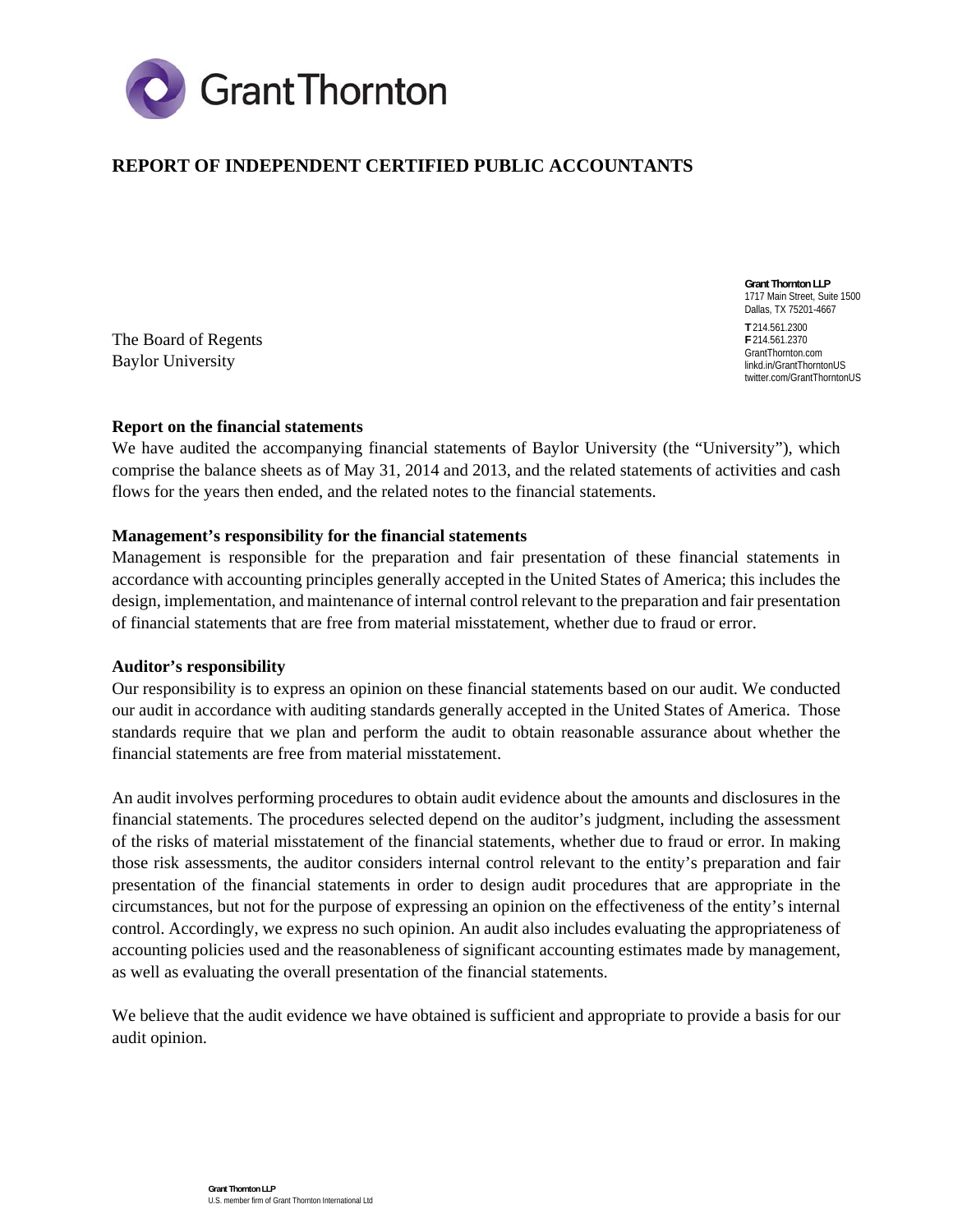

## **Opinion**

In our opinion, the financial statements referred to above present fairly, in all material respects, the financial position of Baylor University as of May 31, 2014 and 2013, and the changes in its net assets and its cash flows for the years then ended in accordance with accounting principles generally accepted in the United States of America.

GRANT THORNTON LLP

Dallas, Texas September 24, 2014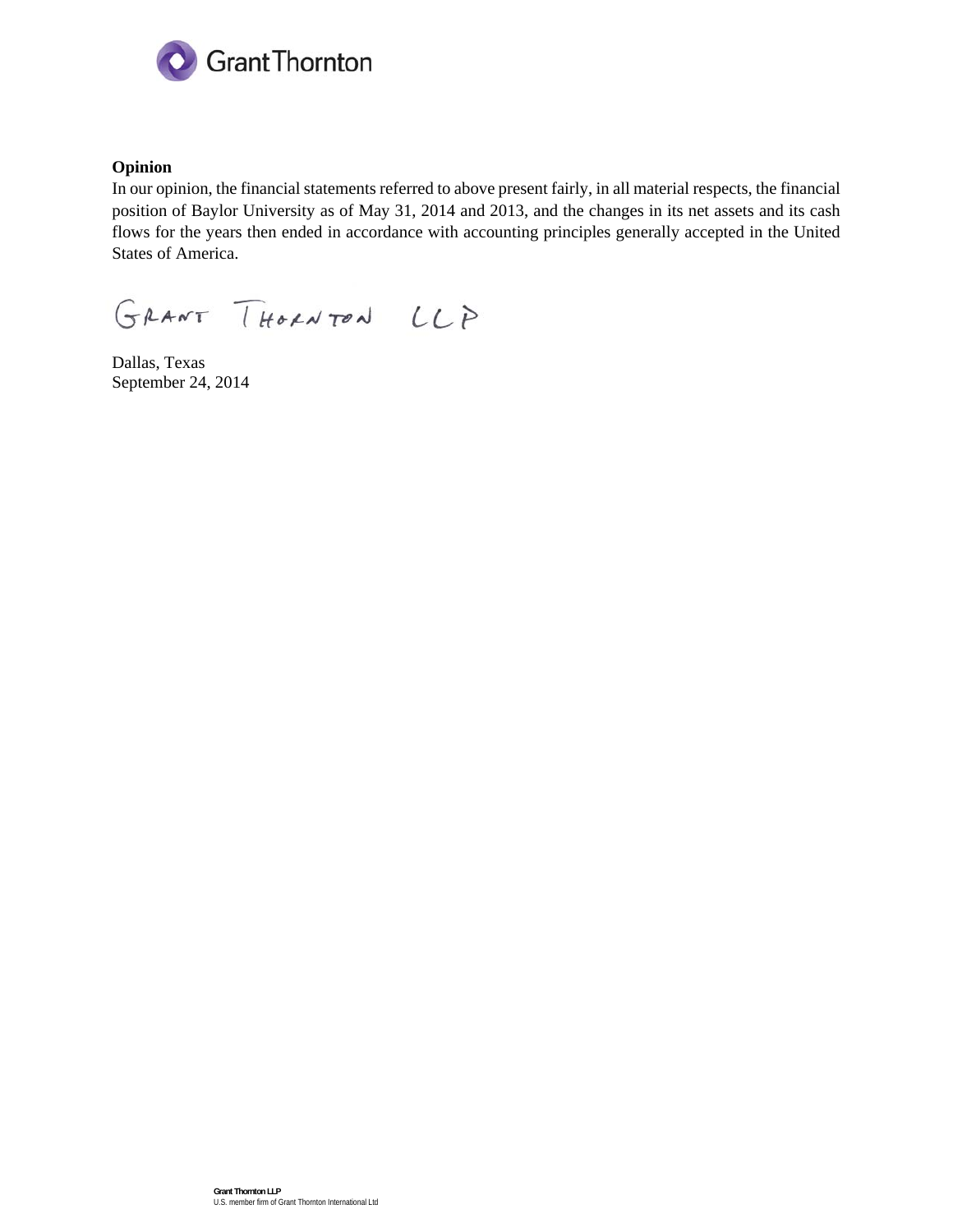## **BAYLOR UNIVERSITY Balance Sheets**

May 31, 2014 and 2013 *(in thousands of dollars)*

|                                       |               | 2014      | 2013 |           |  |
|---------------------------------------|---------------|-----------|------|-----------|--|
| <b>ASSETS</b>                         |               |           |      |           |  |
| Cash & cash equivalents               | $\mathcal{S}$ | 63,635    | \$   | 103,424   |  |
| Short-term investments                |               | 106,795   |      | 82,000    |  |
| Bond proceeds held by trustees        |               | 540       |      | 125,966   |  |
| Student accounts receivable, net      |               | 16,421    |      | 16,176    |  |
| Contributions receivable, net         |               | 123,673   |      | 120,669   |  |
| Grants & other receivables, net       |               | 23,918    |      | 29,471    |  |
| Prepaid expenses & other              |               | 10,739    |      | 9,669     |  |
| Student loans receivable, net         |               | 10,613    |      | 10,257    |  |
| Long-term investments, at fair value  |               | 1,217,509 |      | 1,129,659 |  |
| Property, plant & equipment, net      |               | 1,000,263 |      | 811,794   |  |
| <b>Total assets</b>                   | \$            | 2,574,106 | \$   | 2,439,085 |  |
| <u>LIABILITIES &amp; NET ASSETS</u>   |               |           |      |           |  |
| <b>Liabilities</b>                    |               |           |      |           |  |
| Accounts payable                      | \$            | 61,127    | \$   | 53,463    |  |
| Personnel related current liabilities |               | 20,578    |      | 19,704    |  |
| Deposits & deferred revenue           |               | 81,004    |      | 74,642    |  |
| Accrued postretirement benefits       |               | 48,227    |      | 59,605    |  |
| Notes & bonds payable                 |               | 624,777   |      | 631,789   |  |
| Other liabilities                     |               | 21,088    |      | 21,642    |  |
| <b>Total liabilities</b>              |               | 856,801   |      | 860,845   |  |
| <b>Net Assets</b>                     |               |           |      |           |  |
| Unrestricted                          |               | 518,650   |      | 483,639   |  |
| Temporarily restricted                |               | 506,654   |      | 434,036   |  |
| Permanently restricted                |               | 692,001   |      | 660,565   |  |
| <b>Total net assets</b>               |               | 1,717,305 |      | 1,578,240 |  |
| Total liabilities & net assets        | \$            | 2,574,106 | \$   | 2,439,085 |  |

See accompanying notes to financial statements.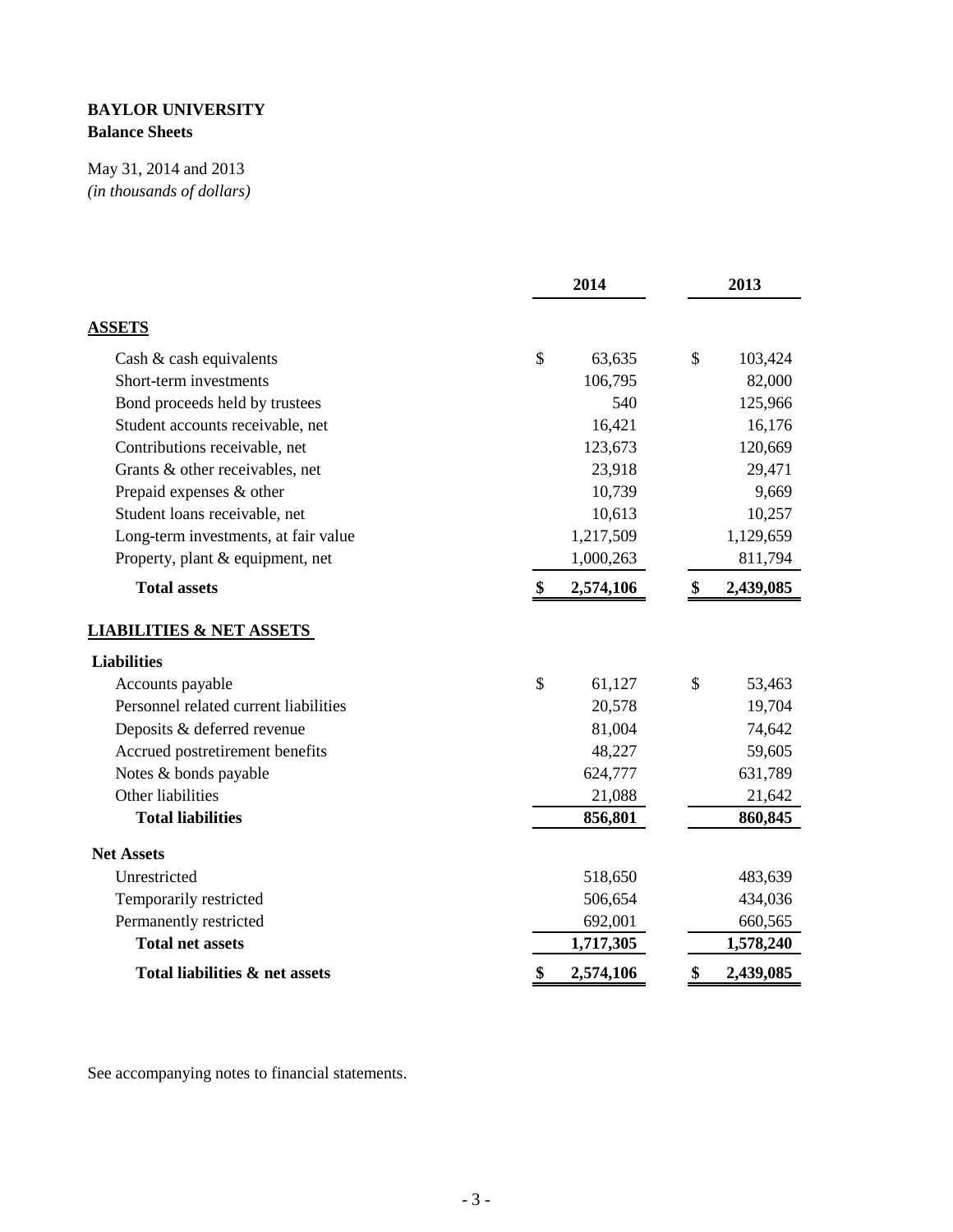#### **BAYLOR UNIVERSITY Statements of Activities**

For the Years Ended May 31, 2014 and 2013 *(in thousands of dollars)*

|                                                  |               | <b>Temporarily</b> | <b>Permanently</b> |                 |
|--------------------------------------------------|---------------|--------------------|--------------------|-----------------|
|                                                  | Unrestricted  | <b>Restricted</b>  | <b>Restricted</b>  | <b>Total</b>    |
| <b>OPERATING REVENUES</b>                        |               |                    |                    |                 |
| Tuition & fees                                   | \$<br>545,799 | \$                 | \$                 | \$<br>545,799   |
| Less scholarships                                | (222, 135)    |                    | --                 | (222, 135)      |
| Net tuition & fees                               | 323,664       | 44                 |                    | 323,664         |
| Endowment distributions & investment income      | 51,352        | 7,468              |                    | 58,820          |
| Gifts & private grants                           | 25,185        | 6,129              |                    | 31,314          |
| Grants & contracts                               | 24,670        | 389                |                    | 25,059          |
| Other sources - educational & general            | 23,174        | 46                 |                    | 23,220          |
| Other sources - intercollegiate athletics        | 40,642        |                    |                    | 40,642          |
| Sales & services of auxiliary enterprises        | 56,227        |                    |                    | 56,227          |
| Net assets released from restrictions            | 11,116        | (11, 116)          | --                 | ⊷               |
| <b>Total operating revenues</b>                  | 556,030       | 2,916              |                    | 558,946         |
| <b>OPERATING EXPENSES</b>                        |               |                    |                    |                 |
| Program expenses                                 |               |                    |                    |                 |
| Instruction                                      | 225,333       |                    |                    | 225,333         |
| Academic support                                 | 50,876        |                    |                    | 50,876          |
| Research & public service                        | 27,253        |                    |                    | 27,253          |
| Student services & activities                    | 115,544       |                    |                    | 115,544         |
| Auxiliary enterprises                            | 45,237        |                    |                    | 45,237          |
| Support expenses                                 |               |                    |                    |                 |
| Institutional support                            | 67,764        |                    |                    | 67,764          |
| Impairment of long-lived assets                  | 15,384        |                    |                    | 15,384          |
| <b>Total operating expenses</b>                  | 547,391       | --                 |                    | 547,391         |
| Increase in net assets from operating activities | 8,639         | 2,916              |                    | 11,555          |
| <b>NON-OPERATING ACTIVITIES</b>                  |               |                    |                    |                 |
| Return on long-term investments                  | 23,963        | 86,089             | 5,749              | 115,801         |
| Distributions from long-term investments         | (12,310)      | (48, 685)          |                    | (60, 995)       |
| Endowment earnings & distributions re-invested   |               |                    | 2,961              | 2,961           |
| Change in value of split interest agreements     |               | 1,422              | 1,649              | 3,071           |
| Gifts for annuity, living trusts & endowment     |               | 2,593              | 20,561             | 23,154          |
| Gifts & grants for plant improvements            |               | 30,534             | --                 | 30,534          |
| Net assets released from restrictions for plant  |               |                    |                    |                 |
| improvements                                     | 7,678         | (7,678)            |                    |                 |
| Change in postretirement benefits obligation     |               |                    |                    |                 |
| other than net periodic benefit cost             | 12,152        | --                 |                    | 12,152          |
| Other increases (decreases)                      | (5,111)       | 5,427              | 516                | 832             |
| <b>Total non-operating activities</b>            | 26,372        | 69,702             | 31,436             | 127,510         |
| <b>Change in net assets</b>                      | 35,011        | 72,618             | 31,436             | 139,065         |
| Net assets at beginning of year                  | 483,639       | 434,036            | 660,565            | 1,578,240       |
| Net assets at end of year                        | \$<br>518,650 | \$<br>506,654      | \$<br>692,001      | \$<br>1,717,305 |

See accompanying notes to financial statements.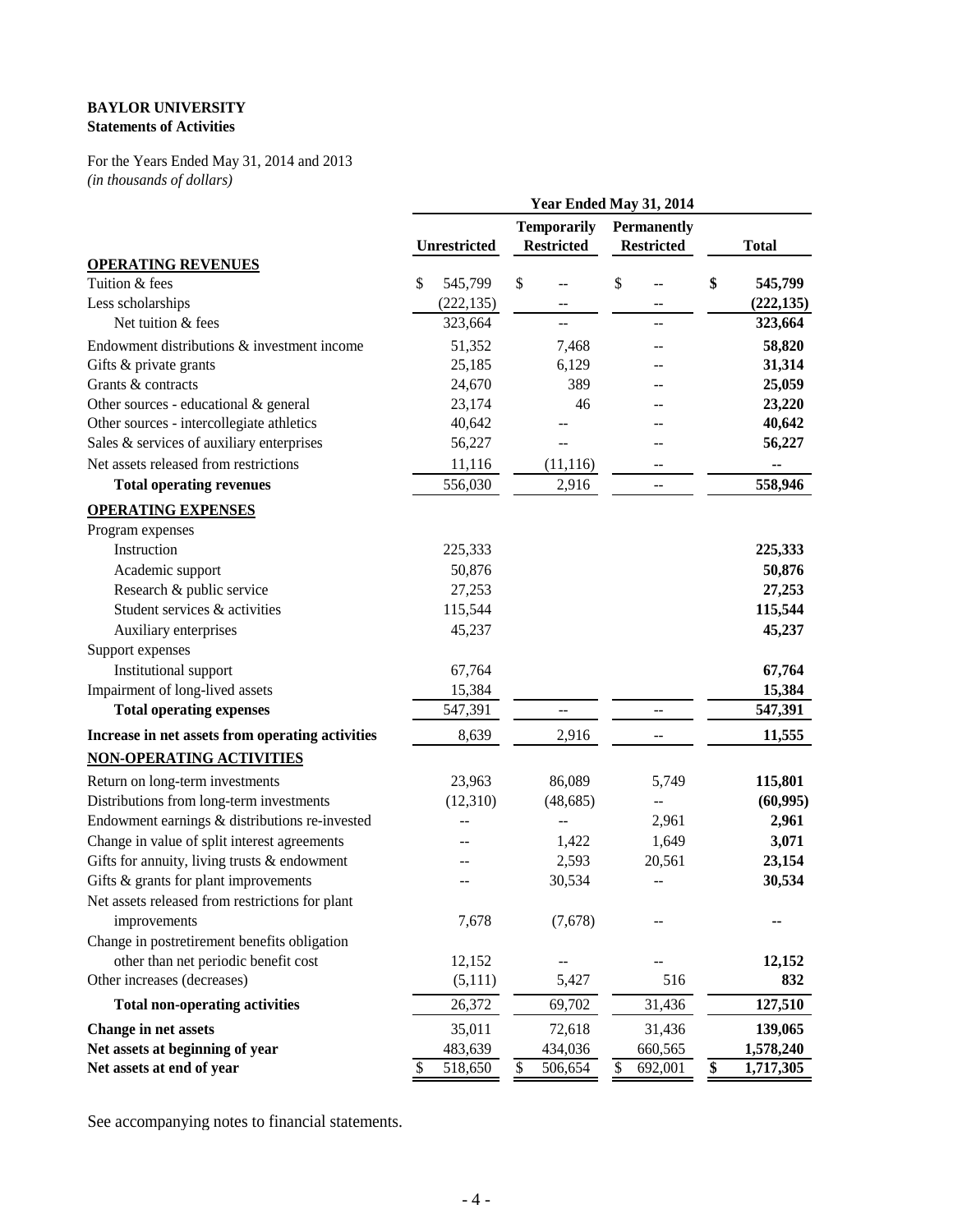|               | Year Ended May 31, 2013                 |                                         |                 |
|---------------|-----------------------------------------|-----------------------------------------|-----------------|
| Unrestricted  | <b>Temporarily</b><br><b>Restricted</b> | <b>Permanently</b><br><b>Restricted</b> | <b>Total</b>    |
|               |                                         |                                         |                 |
| \$<br>502,326 | \$                                      | \$                                      | \$<br>502,326   |
| (204, 235)    |                                         |                                         | (204, 235)      |
| 298,091       |                                         |                                         | 298,091         |
| 50,507        | 6,868                                   |                                         | 57,375          |
| 17,693        | 5,851                                   |                                         | 23,544          |
| 21,717        | 699                                     |                                         | 22,416          |
| 21,859        | 73                                      |                                         | 21,932          |
| 39,235        |                                         |                                         | 39,235          |
| 50,829        |                                         |                                         | 50,829          |
| 9,851         | (9, 851)                                | --                                      |                 |
| 509,782       | 3,640                                   |                                         | 513,422         |
|               |                                         |                                         |                 |
| 219,335       |                                         |                                         | 219,335         |
| 50,618        |                                         |                                         | 50,618          |
| 20,051        |                                         |                                         | 20,051          |
| 106,017       |                                         |                                         | 106,017         |
| 39,347        |                                         |                                         | 39,347          |
| 64,791        |                                         |                                         | 64,791          |
| 500,159       | --                                      | --                                      | 500,159         |
|               |                                         |                                         |                 |
| 9,623         | 3,640                                   |                                         | 13,263          |
| 31,427        | 87,333                                  | 6,449                                   | 125,209         |
| (12, 171)     | (46, 501)                               |                                         | (58, 672)       |
|               |                                         | 2,101                                   | 2,101           |
| 86            | 1,931                                   | 3,047                                   | 5,064           |
|               | 1,467                                   | 23,457                                  | 24,924          |
|               | 91,812                                  | $-$                                     | 91,812          |
| 4,465         | (4, 465)                                |                                         |                 |
| (2, 425)      |                                         |                                         | (2, 425)        |
| 2,507         | 236                                     | 822                                     | 3,565           |
| 23,889        | 131,813                                 | 35,876                                  | 191,578         |
| 33,512        | 135,453                                 | 35,876                                  | 204,841         |
| 450,127       | 298,583                                 | 624,689                                 | 1,373,399       |
| \$<br>483,639 | \$<br>434,036                           | \$<br>660,565                           | \$<br>1,578,240 |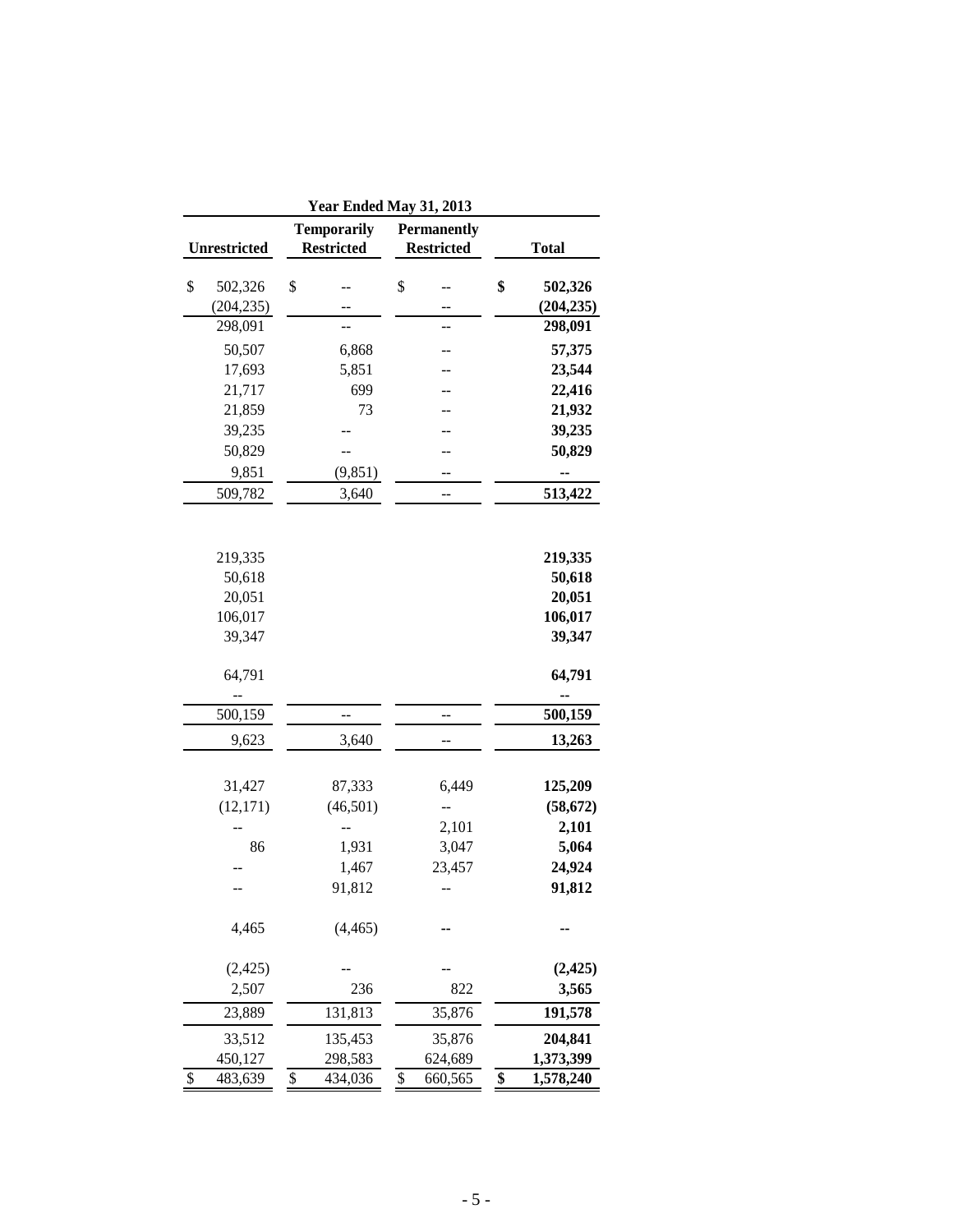## **BAYLOR UNIVERSITY Statements of Cash Flows**

For the Years Ended May 31, 2014 and 2013 *(in thousands of dollars)*

|                                                           | <b>Year Ended</b><br>May 31, 2014 | <b>Year Ended</b><br>May 31, 2013 |  |  |  |
|-----------------------------------------------------------|-----------------------------------|-----------------------------------|--|--|--|
| <b>CASH FLOWS FROM OPERATING ACTIVITIES</b>               |                                   |                                   |  |  |  |
| Change in net assets                                      | \$<br>139,065                     | \$<br>204,841                     |  |  |  |
| Adjustments to reconcile change in net assets to net cash |                                   |                                   |  |  |  |
| provided by (used for) operating activities:              |                                   |                                   |  |  |  |
| Depreciation                                              | 34,750                            | 31,046                            |  |  |  |
| Return on long-term investments                           | (115, 801)                        | (125,209)                         |  |  |  |
| Distributions from long-term investments                  | 60,995                            | 58,672                            |  |  |  |
| Amortization of bond premium                              | (902)                             | (953)                             |  |  |  |
| Impairment of long-lived assets                           | 15,384                            |                                   |  |  |  |
| Losses on disposal of property & equipment                | 2,308                             | 4,563                             |  |  |  |
| Fixed assets gifts-in-kind                                | (322)                             | (164)                             |  |  |  |
| Contributions for endowment & plant improvements          | (50, 682)                         | (108, 730)                        |  |  |  |
| Provision for bad debts                                   | 687                               | 2,087                             |  |  |  |
| Changes in assets & liabilities:                          |                                   |                                   |  |  |  |
| Short-term investments                                    | (24,795)                          | (46, 242)                         |  |  |  |
| Student accounts receivable                               | (760)                             | (1, 817)                          |  |  |  |
| Contributions receivable                                  | (3,048)                           | (64,062)                          |  |  |  |
| Grants & other receivables                                | 5,553                             | (5,759)                           |  |  |  |
| Prepaid expenses & other                                  | (1,070)                           | (1,776)                           |  |  |  |
| Accounts payable                                          | 7,664                             | 17,206                            |  |  |  |
| Personnel related current liabilities                     | 874                               | 1,670                             |  |  |  |
| Deposits & deferred revenue                               | 6,362                             | 13,015                            |  |  |  |
| Accrued postretirement benefits                           | (11, 378)                         | 6,756                             |  |  |  |
| Other liabilities                                         | (557)                             | (4,194)                           |  |  |  |
| Net cash provided by (used for) operating activities      | 64,327                            | (19,050)                          |  |  |  |
| <b>CASH FLOWS FROM INVESTING ACTIVITIES</b>               |                                   |                                   |  |  |  |
| Student loans made                                        | (1,507)                           | (855)                             |  |  |  |
| Proceeds from collections of student loans                | 1,023                             | 845                               |  |  |  |
| Proceeds from sales of long-term investments              | 28,623                            | 39,826                            |  |  |  |
| Purchases of long-term investments                        | (61, 667)                         | (73,086)                          |  |  |  |
| Unexpended bond proceeds decrease (increase)              | 125,426                           | (21, 497)                         |  |  |  |
| Purchases of property, plant & equipment                  | (240, 589)                        | (175, 399)                        |  |  |  |
| Net cash used for investing activities                    | (148,691)                         | (230, 166)                        |  |  |  |
| <b>CASH FLOWS FROM FINANCING ACTIVITIES</b>               |                                   |                                   |  |  |  |
| Contributions for endowment & plant improvements:         |                                   |                                   |  |  |  |
| Endowment & Annuity/Living Trusts                         | 23,148                            | 24,922                            |  |  |  |
| Plant                                                     | 27,534                            | 83,808                            |  |  |  |
| Proceeds from long-term debt                              | $-$                               | 200,652                           |  |  |  |
| Repayment of long-term debt                               | (6,110)                           | (5,961)                           |  |  |  |
| Increase in federal student loan funds refundable         | 3                                 | 14                                |  |  |  |
| Net cash provided by financing activities                 | 44,575                            | 303,435                           |  |  |  |
| Net change in cash & cash equivalents                     | (39,789)                          | 54,219                            |  |  |  |
| Cash & cash equivalents at beginning of year              | 103,424                           | 49,205                            |  |  |  |
| Cash & cash equivalents at end of year                    | \$<br>63,635                      | 103,424<br>\$                     |  |  |  |

See accompanying notes to financial statements.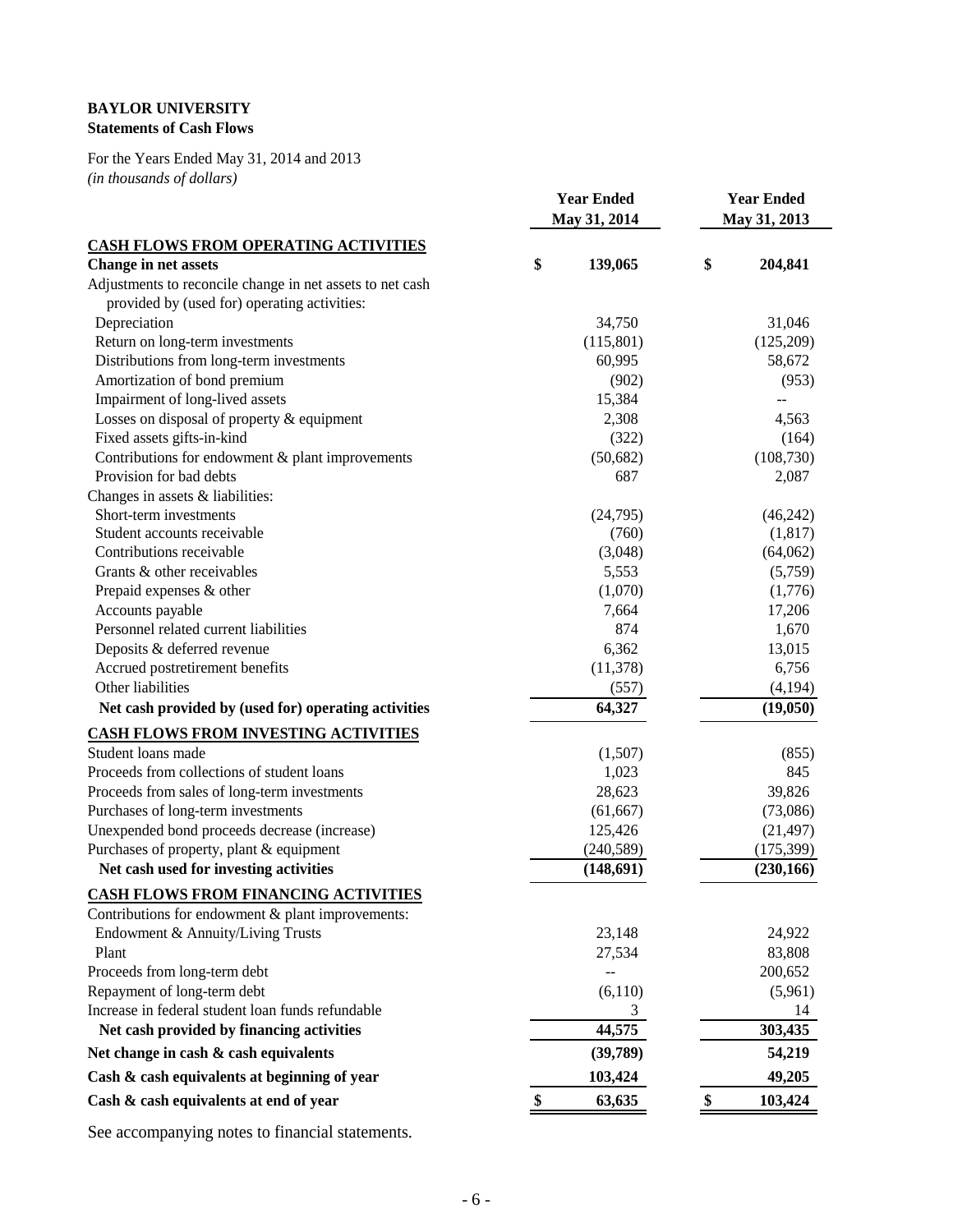May 31, 2014 and 2013

#### **OVERVIEW OF BAYLOR UNIVERSITY**

The mission of Baylor University (the "University") is to educate men and women for worldwide leadership and service by integrating academic excellence and Christian commitment within a caring community.

Chartered in 1845 by the Republic of Texas and affiliated with the Baptist General Convention of Texas, the University is the oldest continuously operating institution of higher learning in the State of Texas. Established to be a servant of the church and of society, the University seeks to fulfill its calling through excellence in teaching and research, in scholarship and publication, and in service to the community, both local and global. The approximately 1,000-acre campus is located on the banks of the Brazos River in Waco, Texas.

While remaining true to its Christian heritage, the University has grown to over 15,500 students, and its nationally recognized academic units offer 141 undergraduate, 75 masters, and 36 doctoral degree programs. In addition, the education specialist degree is offered by the School of Education, and the Juris Doctor degree is offered by the School of Law.

#### **1. SUMMARY OF SIGNIFICANT ACCOUNTING POLICIES**

#### **Basis of Accounting & Reporting**

The financial statements of Baylor University include the accounts of the University, Brazos Valley Public Broadcasting Foundation (KWBU), and Central Texas Technology & Research Park, legally separate entities, over which the University has control as a sole member or for which the board of directors are chosen by the University's Board of Regents. The University's financial statements do not include the accounts of the Baylor Bear Foundation, Baylor Alumni Association or Baylor Waco Stadium Authority (BWSA). These entities are excluded due to the nature of their relationship to the University or due to their aggregate assets, revenues, expenses and net assets not being significant in relation to the University.

The financial statements of the University are prepared in conformity with accounting principles generally accepted in the United States of America (US GAAP). The University's net assets, revenues, gains and losses are classified based on the existence or absence of donor-imposed restrictions. Accordingly, net assets and changes therein are classified as follows:

- **Unrestricted --** net assets that are not subject to donor-imposed or legal restrictions. Unrestricted net assets may be designated for specific purposes by the University's Board of Regents (the "Board").
- **Temporarily restricted --** net assets subject to donor-imposed or legal restrictions that must be met either by actions of the University and/or the passage of time.
- **Permanently restricted --** net assets subject to donor-imposed restrictions that the assets be maintained permanently. Generally, the donors of these assets permit the University to use all or part of the earnings on the related investments for general or specific purposes.

Revenues are reported as increases in unrestricted net assets unless the use of the related assets is limited by donor-imposed restrictions that are not anticipated to be met in the year of receipt. Expenses are reported as decreases in unrestricted net assets. Income and net gains and losses on investments in donor restricted endowments are reported as increases or decreases in temporarily restricted net assets until appropriated for expenditure by the University. All other gains and losses on investments are reported as increases or decreases in unrestricted net assets unless their use is restricted by explicit donor stipulation or by law. Expirations of temporary restrictions on net assets are reported as net assets released from restrictions among applicable net asset classes. Changes or clarifications in donor stipulations may cause certain net assets to be reclassified between permanently restricted, temporarily restricted or unrestricted net assets. These reclassifications are reported as net assets released from restrictions among applicable net assets classes.

#### **Fund Accounting**

To ensure observance of limitations and restrictions placed on the use of resources available to the University, the internal accounts are maintained in accordance with the principles of fund accounting. This is the procedure by which resources for various purposes are classified into funds that are in accordance with specified activities or objectives. These financial statements, however, are prepared to focus on the entity as a whole and to present transactions according to the existence or absence of donor-imposed restrictions.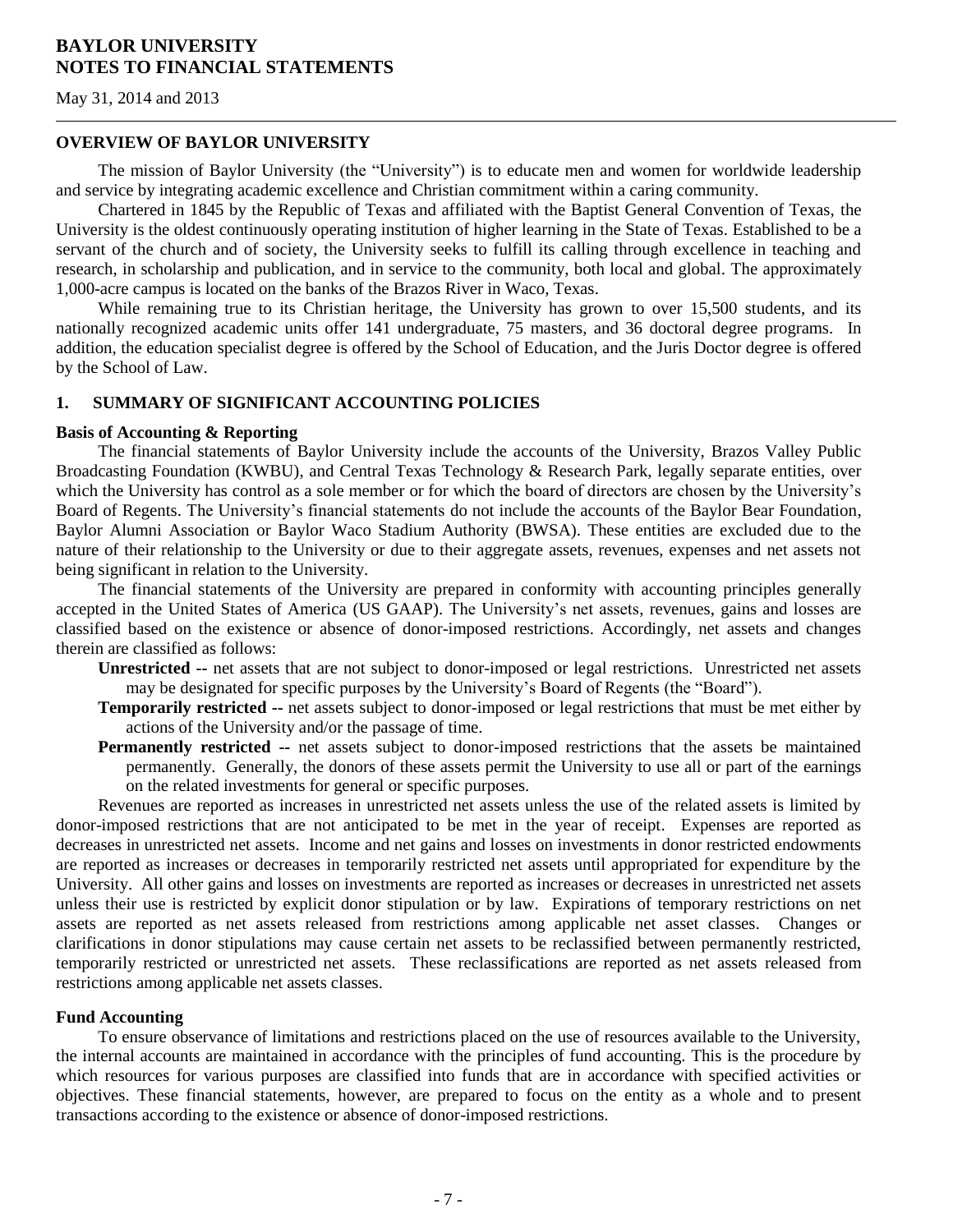May 31, 2014 and 2013

#### **Cash & Cash Equivalents**

Cash on deposit and all highly liquid financial instruments with original maturities of three months or less are classified as cash and cash equivalents, except those amounts assigned to investment managers, which are classified as investments, and unexpended bond proceeds which are classified as bond proceeds held by trustees.

#### **Short-Term Investments**

Short-term investments consist of operational funds invested in bank time deposits, short-term U.S. government securities, having maturities longer than three months but less than one year, and highly liquid money market funds.

#### **Student Accounts & Loans Receivable**

Student accounts receivable are stated net of allowance for doubtful accounts of \$835,000 and \$866,000 as of May 31, 2014 and 2013, respectively.

Student loans receivable are stated net of allowance for doubtful accounts of \$861,000 and \$852,000 as of May 31, 2014 and 2013, respectively. The University considered the allowance recorded at May 31, 2014 and 2013 to be reasonable and adequate to absorb potential credit losses inherent in the student loan portfolio.

The assets and liabilities of student loans financed primarily by the federal government and administered by the University, primarily the Federal Perkins Loan Program, are included with those of the University. The total of the federal government portion of these loans is included in other liabilities in the accompanying balance sheets.

#### **Split Interest Agreements**

Split interest agreements consist primarily of gift annuities, charitable remainder trusts, life income funds, and perpetual trusts. Assets held under these agreements are included primarily in long-term investments (see Note 4). The agreements administered by the Baptist Foundation of Texas ("BFT") and others as temporary trustees, in which the assets will be distributed to the University upon termination, are reflected at their net present value as contributions receivable (see Note 5). Annuities payable are recorded at the present value of future payments, based on the Internal Revenue Service ("IRS") discount rate at the time of the original gift, and are included in other liabilities in the accompanying balance sheets.

#### **Property, Plant & Equipment**

Property, plant and equipment valued at \$5,000 or more are recorded at cost at the date of acquisition or, if acquired by gift, at estimated fair value at the date of gift. Additions to plant assets are capitalized, while maintenance and minor renovations are charged to operations. Plant assets are reflected net of accumulated depreciation calculated on a straight-line basis over the estimated useful lives ranging from three to fifty years. Land and art/collections are considered non-depreciable given the nature of the assets. Equipment is removed from the records at the time of disposal.

The University recognizes asset retirement obligations (AROs) that are conditional on a future event, such as the legal obligation to safely dispose of asbestos when a building is remodeled or demolished. The University measures conditional AROs at estimated fair value using site specific surveys and a probability-weighted, discounted cash flow model with multiple scenarios, if applicable.

The University reviews long-lived assets for impairment whenever events or changes in circumstances indicate that the carrying amount of an asset may not be recoverable. An impairment charge is recognized when the fair value of the asset is less than the carrying value.

#### **Deposits & Deferred Revenue**

Deposits and deferred revenue consist of amounts contracted, billed, or received for educational, research, intercollegiate athletics, auxiliary goods and services, or rental space that have not yet been earned.

#### **Other Liabilities**

Other liabilities consist of annuities payable, interest rate swap liability, liability for conditional asset retirement obligations, and federal student loan funds refundable.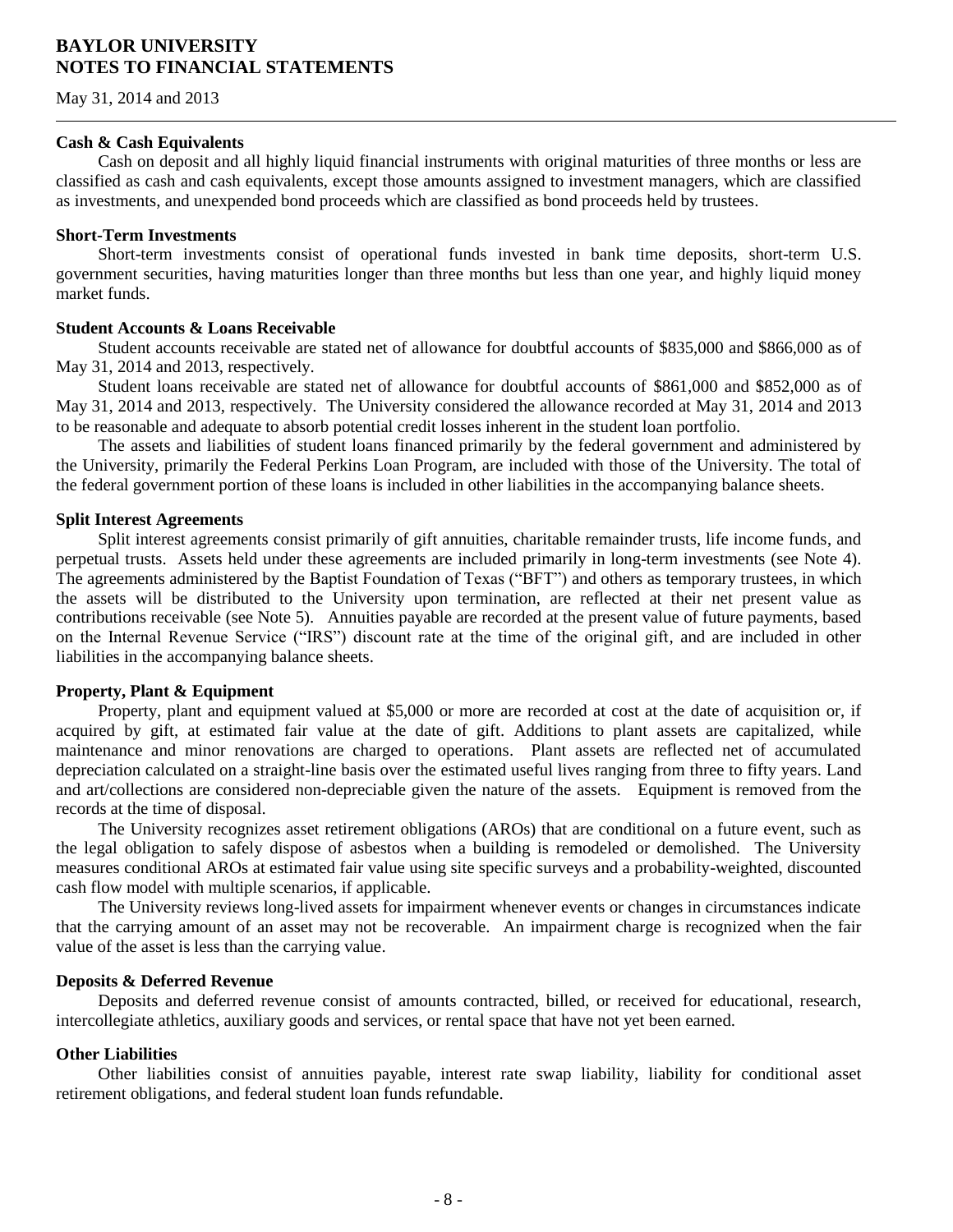May 31, 2014 and 2013

#### **Tuition & Fees**

Tuition and fees revenues are recognized in the fiscal year during which the related semester concludes. Scholarships provided by the University for tuition and fees are reflected as a reduction of tuition and fees revenues. Scholarships are awarded to students by the University from unrestricted revenues, restricted endowment earnings, restricted gifts or government grants. Scholarships do not include payments to students for services rendered to the University.

#### **Contributions**

Contributions are recorded as revenues in the appropriate net asset class based on donor-imposed restrictions. Expiration of temporary restrictions on donor contributions are reported as net assets released from restrictions. Contributions received with donor-imposed restrictions that are anticipated to be met in the same year as received are reported as revenues of the unrestricted net asset class.

Donor contributions to fund construction projects are classified as temporarily restricted net assets until the facility is placed in service. At that time, the temporarily restricted net assets are released from restriction and replenish unrestricted net asset balances designated for plant projects. The University follows the policy of recording contributions of long-lived assets directly as invested in plant assets. Donor contributions for the construction of a new football stadium and Business School facility totaled \$12,505,000 and \$74,209,000 for the years ended May 31, 2014 and 2013, respectively.

Contributions receivable are recorded at the present value of estimated future cash flows using a discount rate appropriate to the effective date of the gift agreement.

#### **Functional Allocation of Expenses**

The expenses of providing various programs and support services have been categorized on a functional basis in the statements of activities. Accordingly, expenses such as depreciation, interest expense, and operation and maintenance of plant have been allocated directly or based on square footage among the functional categories.

Fundraising expenses of \$16,566,000 and \$13,067,000 incurred by the University in 2014 and 2013, respectively, are included primarily in the institutional support category in the statements of activities.

#### **Use of Estimates & Assumptions**

The preparation of financial statements requires management to make estimates and assumptions that affect reported amounts of assets, liabilities, revenues, and expenses during the reporting period, as well as the disclosure of contingent assets and liabilities. Significant items subject to such estimates and assumptions include valuations of certain investments which do not have readily determinable fair values, contributions receivable, allowances for uncollectible accounts and contingency reserves, calculations of asset retirement obligations, interest rate swap liability, and actuarially determined liabilities related to postretirement benefit plans. Actual results ultimately could differ from management's estimates and assumptions.

## **2. FAIR VALUE MEASUREMENTS**

The estimated fair values of financial instruments that differ from the carrying amounts have been determined by the University using available market information. The estimates are not necessarily indicative of the amounts the University could realize in a current market exchange.

The carrying amounts of cash and cash equivalents, short-term investments, student accounts receivable, accounts payable, personnel related, and other liabilities approximate fair value because of their short maturity.

The carrying value of loans receivable from students under government loan programs is a reasonable estimate of fair value since the loans receivable cannot be sold and can only be assigned to the U.S. government or its designees. The fair value of loans receivable from students under University loan programs approximates carrying value.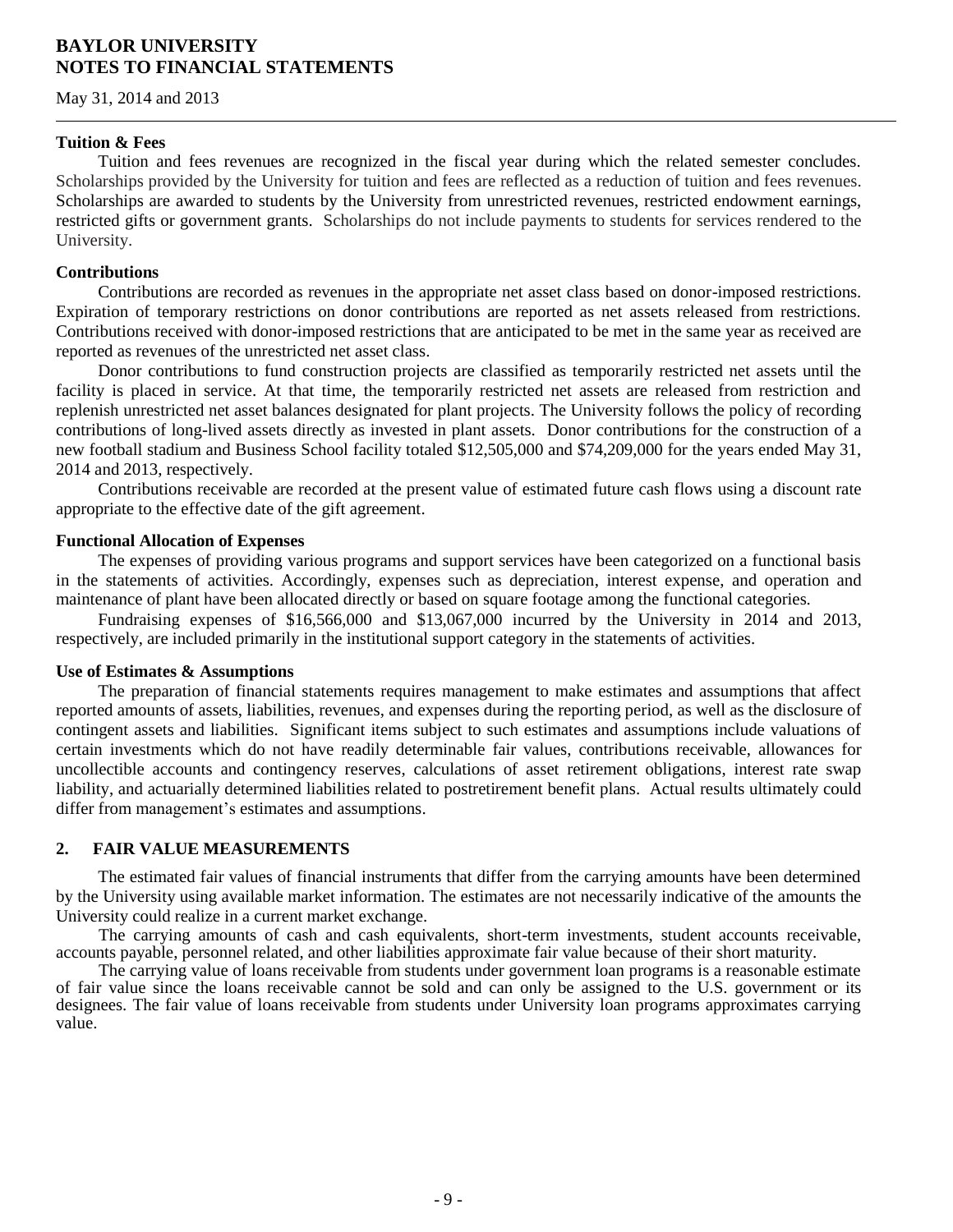#### May 31, 2014 and 2013

The University records long-term investments and interest rate swaps at fair value. The estimated fair value of investments is based on quoted market prices except for certain investments for which quoted market prices are not available. US GAAP provides guidance for estimating the fair value of investments in investment companies that calculate net asset value. Accordingly, investments for which observable market prices in active markets do not exist are reported at fair value, as determined by the University, using net asset value as a practical expedient of fair value and other available information. The amount determined to be fair value may incorporate the University's own assumptions (including appropriate risk adjustments for nonperformance and lack of marketability).

The estimated fair value of alternative assets managed and held in limited partnership or other private investment fund structures is based upon the practical expedient of the reported net asset values provided by the respective external investment fund managers, adjusted for cash flows through May 31. The University reviewed and evaluated the net asset values provided by the managers and agreed with the valuation methods and assumptions used to determine those values except in a few immaterial instances. In those limited instances, the University applied additional valuation procedures furnished by qualified third parties or incorporated additional related financial data provided by fund managers to arrive at a fair value different than manager provided values. When the University determines a different value, the investment is carried at the more conservative of the two values. Therefore, the University believes the carrying amount of these financial instruments is a reasonable estimate of the fair value. Because alternative assets are not readily marketable, their estimated value is subject to uncertainty and, therefore, may differ from the value that would have been used had a ready market for such investments existed.

The fair value of direct real estate holdings is determined from the most recent information available to the University (i.e., appraisals and/or property tax statements).

The fair value of mineral interests is estimated based on the expected net revenues generated by those assets. With certain holdings, geological reserve analysis can provide additional information for estimating fair value. For the years ended May 31, 2014 and 2013, the University utilized an engineering report and geological study of its largest mineral interest holding to obtain a more informed estimate of fair value and incorporated the results of the study into its estimate of expected net revenues and fair value for this holding.

The fair value of income interests/perpetual trusts is estimated based on the underlying assets contributed to the trusts.

Fair value is reflected in a hierarchy which prioritizes and ranks the level of market price observability. Market price observability is impacted by a number of factors, including the type of investment, the characteristics specific to the investment, and the state of the marketplace (including the existence and transparency of transactions between market participants). Investments with readily-available actively quoted prices or for which fair value can be measured from actively-quoted prices in an orderly market will generally have a higher degree of market price observability and a lesser degree of judgment used in measuring fair value.

Investments measured and reported at fair value are classified and disclosed in one of the following categories based on inputs:

- Level 1 Quoted prices (unadjusted) are available in active markets for identical investments that the University has the ability to access as of the reporting date. The type of investments generally included in Level 1 are listed securities traded on public exchanges and open-end mutual funds and other publicly traded listed securities held indirectly through separately managed accounts.
- Level 2 Pricing inputs are observable for the investments, either directly or indirectly, as of the reporting date, but are not the same as those used in Level 1. Fair value is determined through the use of models or other valuation methodologies. The types of investments generally included in this category are hedge funds primarily holding publicly-traded securities with significant fund level liquidity within ninety days.
- **Level 3** Pricing inputs are unobservable for the investments and include situations where there is little, if any, market activity for the investment. The inputs into the determination of fair value require significant judgment or estimation by the fund manager. These types of investments generally include hedge funds with significant liquidity restrictions, private equities, and real assets held in partnership format.

Whereas Level 1 investments are able to be liquidated as of the reporting date at published market values, Level 2 and 3 investments may contain restrictions on the ability to liquidate assets as of the reporting date. Investments that can be liquidated within ninety days of the reporting date at net asset value or its equivalent are classified as Level 2 investments. Investments classified as Level 3 have significant liquidity restrictions which would prevent redemption within ninety days of the reporting date, if at all.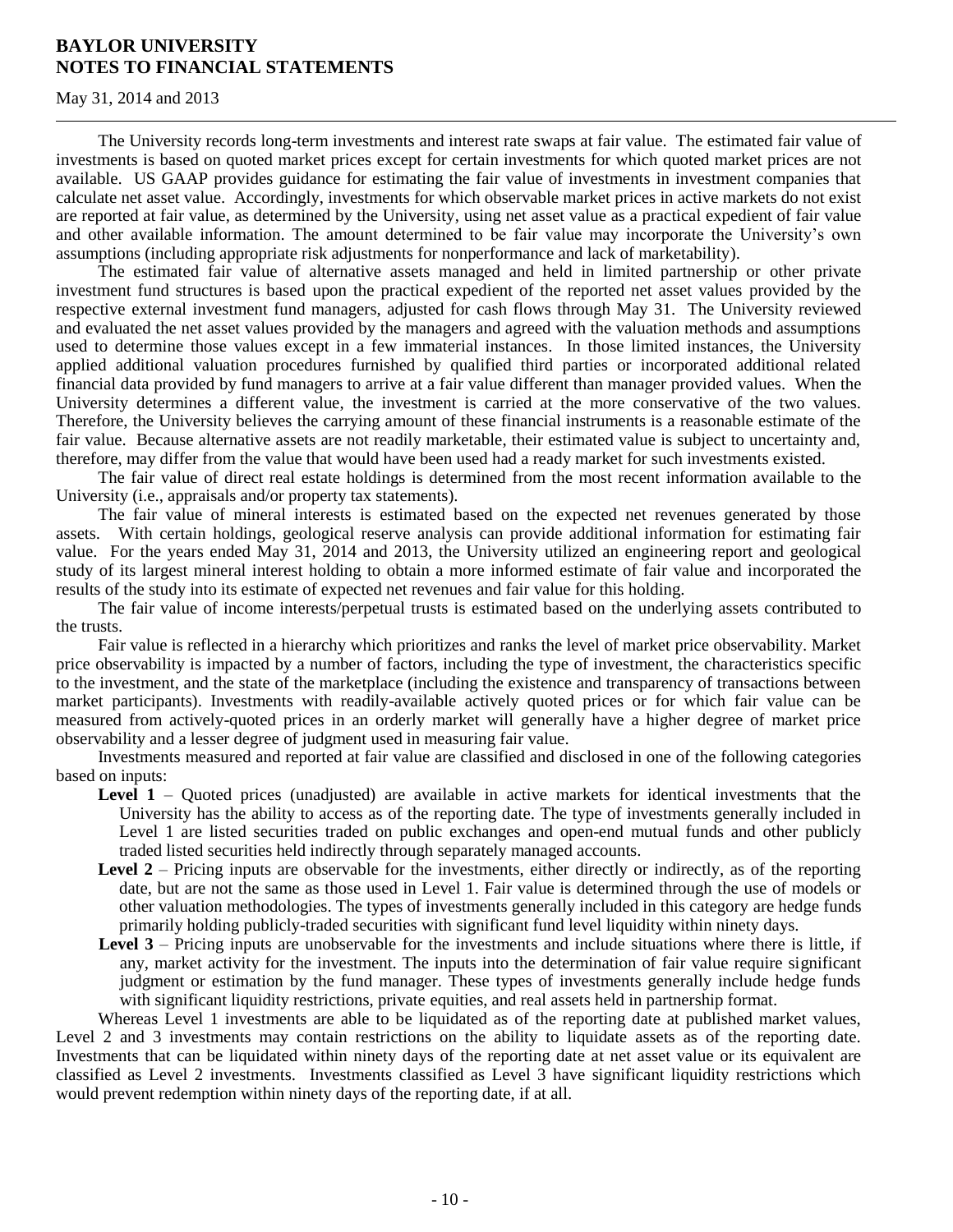#### May 31, 2014 and 2013

US GAAP permits entities to choose to measure financial instruments and other items at fair value that are not currently required to be measured at fair value. The University has elected not to value any other financial assets or liabilities at fair value as provided for in accounting guidelines.

#### **3. ENDOWMENT**

The University's endowment totals \$1,151,201,000 and \$1,061,157,000 as of May 31, 2014 and 2013, respectively, and is a component of the University's long-term investment pool. The endowment consists of \$950,578,000 and \$882,090,000 of donor-restricted endowment net assets and \$200,623,000 and \$179,067,000 of board designated endowment net assets as of May 31, 2014 and 2013, respectively. The management of the endowment is subject to an enacted version of the Uniform Prudent Management of Institutional Funds Act of 2006 (UPMIFA). The Board of the University has an established policy consistent with UPMIFA as adopted by the State of Texas. The University seeks to preserve the fair value of the original gift as of the gift date of the donor restricted endowment funds absent explicit donor stipulations to the contrary. Accordingly, the University classifies as permanently restricted net assets (a) the original value of gifts donated to the permanent endowment, (b) the original value of subsequent gifts to the permanent endowment, and (c) accumulations to the permanent endowment made in accordance with the direction of the applicable donor agreement at the time the accumulation is added to the fund. The remaining portion of the donor restricted endowment fund that is not classified in permanently restricted net assets is classified as temporarily restricted net assets until those amounts are appropriated for expenditure by the University in a manner consistent with the standard of prudence prescribed by UPMIFA. In accordance with UPMIFA, the University considers the following factors in making a determination to appropriate or accumulate donor restricted endowment funds:

- (1) The duration and preservation of the fund
- (2) The purposes of the University and the donor restricted endowment fund
- (3) General economic conditions
- (4) The possible effect of inflation and deflation
- (5) The expected total return from income and the appreciation of investments
- (6) Other resources of the University
- (7) The investment policies of the University

Board designated endowment net assets include gifts and other revenues that have been designated by the Board to function as endowment. These funds may be expended at the discretion of the Board. Also included are certain temporarily restricted net assets that have not been expended for their restricted purpose but are being invested and the earnings expended for the restricted purpose.

Changes in endowment net assets for the year ended May 31, 2014 are as follows *(in thousands of dollars)*:

| Unrestricted |         |    | Restricted |             | Restricted |             | Total     |
|--------------|---------|----|------------|-------------|------------|-------------|-----------|
|              | 158,114 | S. | 266,647    | S           | 636,396    | S           | 1,061,157 |
|              | 2,681   |    | 13,447     |             | 800        |             | 16,928    |
|              |         |    |            |             |            |             |           |
|              | 16,569  |    | 72,671     |             | 7,788      |             | 97,028    |
|              |         |    | 22         |             | 19,881     |             | 19,903    |
|              |         |    |            |             | 1,107      |             | 1,107     |
|              | 7,763   |    | 5,666      |             |            |             | 13,429    |
|              | (9,666) |    | (48, 685)  |             |            |             | (58, 351) |
|              | 175,461 |    | 309,768    |             | 665,972    |             | 1,151,201 |
|              |         |    |            | Temporarily |            | Permanently |           |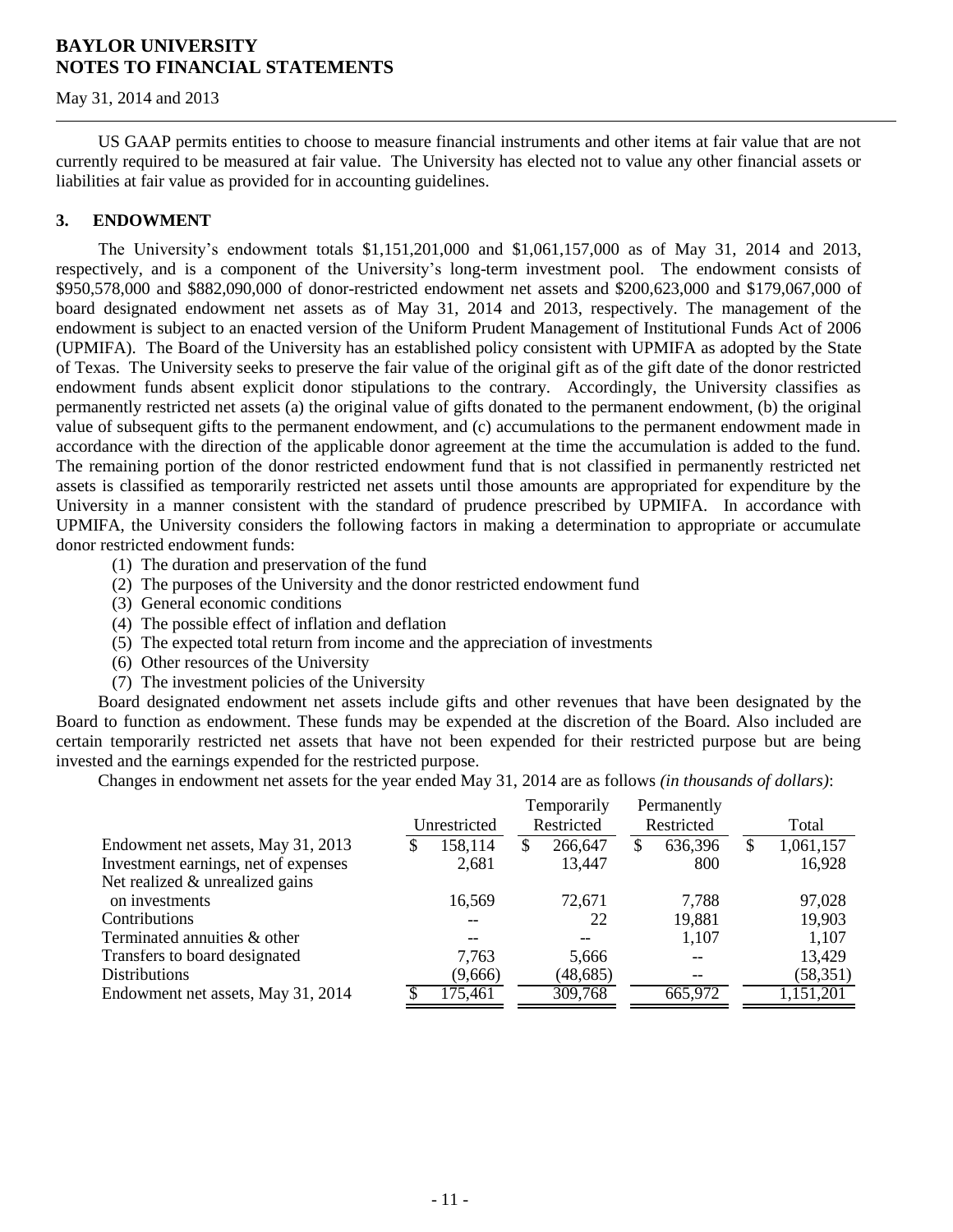#### May 31, 2014 and 2013

|                                      |   | Unrestricted | Temporarily<br>Restricted |   | Permanently<br>Restricted |    | Total     |
|--------------------------------------|---|--------------|---------------------------|---|---------------------------|----|-----------|
| Endowment net assets, May 31, 2012   | S | 137,805      | \$<br>224,114             | S | 602,242                   | \$ | 964,161   |
| Investment earnings, net of expenses |   | 2,725        | 13,064                    |   | 571                       |    | 16,360    |
| Net realized & unrealized gains      |   |              |                           |   |                           |    |           |
| on investments                       |   | 23,515       | 74,665                    |   | 7,839                     |    | 106,019   |
| Contributions                        |   |              | 408                       |   | 23,093                    |    | 23,501    |
| Terminated annuities & other         |   |              | --                        |   | 2,651                     |    | 2,651     |
| Transfers to board designated        |   | 3,597        | 897                       |   | --                        |    | 4,494     |
| <b>Distributions</b>                 |   | (9,528)      | (46,501)                  |   |                           |    | (56,029)  |
| Endowment net assets, May 31, 2013   |   | 158,114      | 266,647                   |   | 636,396                   | S  | 1,061,157 |

Changes in endowment net assets for the year ended May 31, 2013 are as follows *(in thousands of dollars)*:

Funds totaling \$2,669,000 and \$4,971,000, which market values are less than original values, are reported in unrestricted net assets in the accompanying balance sheets as of May 31, 2014 and 2013, respectively.

#### **Return Objectives & Risk Parameters**

The University has adopted investment and spending policies for endowment assets that attempt to meet three objectives: (1) provide a predictable, stable stream of earnings to participating accounts; (2) ensure that the purchasing power of this revenue stream does not decline over time; and (3) ensure that the purchasing power of the endowment assets do not decline over time. To meet its long-term rate-of-return objectives, the University relies on a total return strategy utilizing both income and growth to maximize the risk adjusted return through diversification of the assets. Under this policy, actual earnings, as well as a prudent portion of realized and unrealized gains may be distributed for operational needs or in accordance with donor restrictions. Accordingly, the endowment assets are invested in a diversified manner that is intended to produce results that exceed its long-term performance benchmarks. The University expects its endowment funds, over time, to provide an average rate of return at least equal to the spending policy requirements plus the rate of inflation. Actual returns in any given year may vary from this amount.

#### **Spending Policy & How the Investment Objectives Relate to Spending Policy**

The Baylor University Fund ("BUF") is a unitized fund consisting of publicly traded equity and fixed income securities, alternative assets, and mineral rights; and serves as the primary investment vehicle for the University's endowment and other long-term investments. As permitted under Texas law, the Board has adopted a spending policy for the BUF that authorizes a dividend to be paid for endowments participating in the BUF to be used for the purposes intended by donors. For the years ended May 31, 2014 and 2013, this dollar dividend per BUF unit was based on 5% of the previous 48-months' rolling average net asset market value per unit of the BUF. The permitted change in this dividend amount from the previous year shall be no less than 0% and no more than 6%, and in no case shall the annual fiscal year distribution (dollar dividend amount per BUF unit) exceed 7% of the previous 48-months' rolling average net asset market value per BUF unit. The dividend amount remained the same for the years ended May 31, 2014 and 2013. Endowment earnings distributed include endowment distributions in accordance with the University's BUF spending policy, as well as, distributions of income from other endowment assets.

In establishing this spending policy, the University considered the long-term expected return on its endowment assets. Accordingly, the University expects the current spending policy to preserve the real purchasing power of the endowment assets, while helping to maintain intergenerational value of the assets, as well as to provide additional real growth through new gifts and investment return.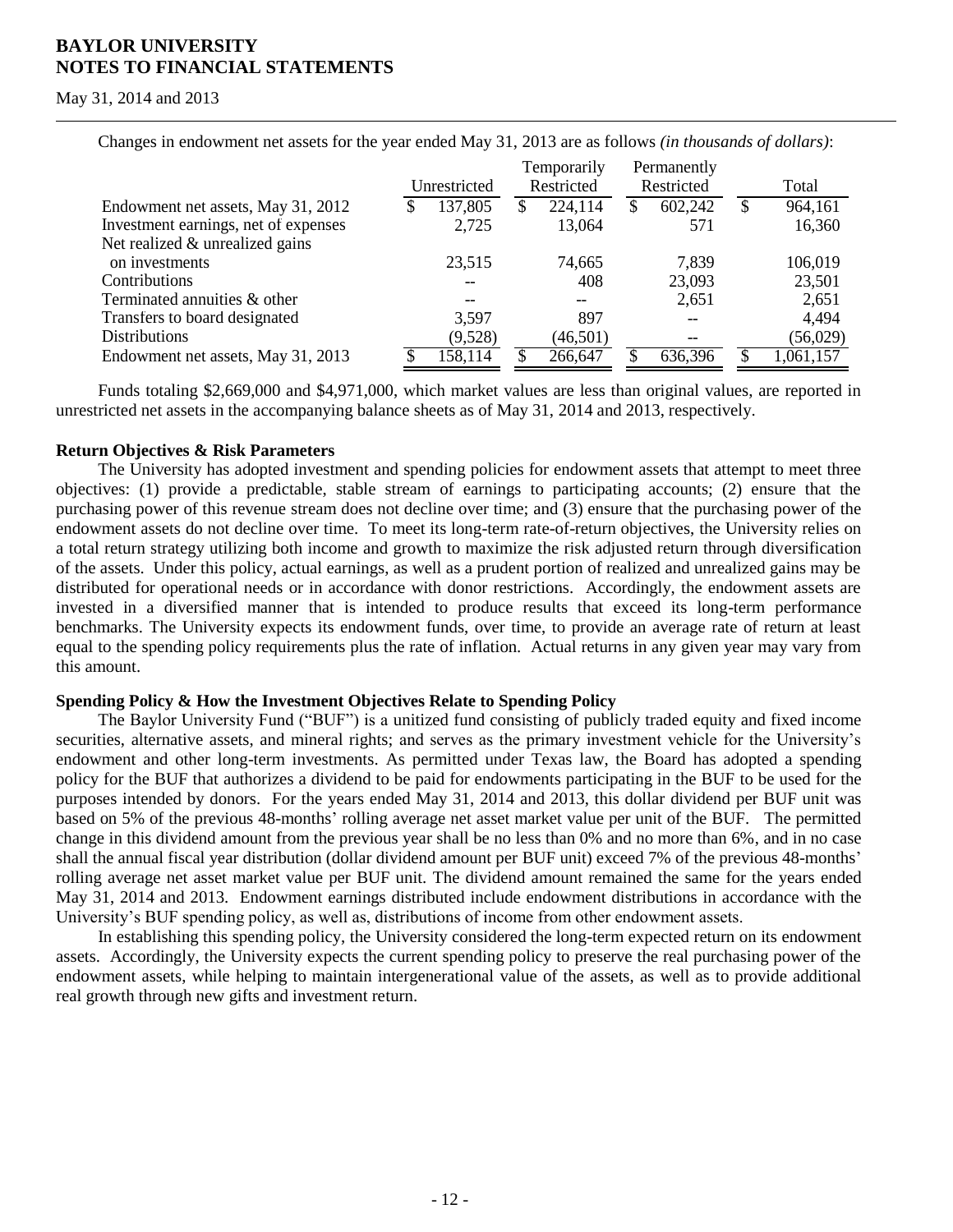May 31, 2014 and 2013

#### **4. LONG-TERM INVESTMENTS**

The University diversifies its investments among various financial instruments and asset categories and uses multiple investment strategies. As with most large endowments, these financial assets are managed primarily through external investment management firms selected and monitored by the University's Office of Investments and the Baylor Executive Investment Committee in accordance with the University's Endowment Investment Policy. The investment management firms are predominately organized in limited partnership, registered investment company (mutual fund), and trust format. At May 31, 2014 and 2013, excluding income interests and perpetual trusts, the University's long-term investments were invested with 86 and 79 different managers, respectively. Of those, alternative assets were invested with 72 and 65 managers, respectively.

**Fixed income securities** are assets invested (directly or indirectly) in domestic and international government or corporate bonds for which active trading markets exist, including open and closed-end mutual funds holding such securities.

**Public equities** are assets invested (directly or indirectly) in publicly traded equity shares which are listed on national and international exchanges as well as publicly traded open and closed-end mutual funds holding such securities.

**Alternative assets** consist of private equities, real assets, and hedge funds investments and are primarily held in partnership format. Capital is allocated to domestic and international markets in the various alternative investment funds. Most of the underlying assets in the private equity and real asset partnerships and trusts are not immediately liquid. Private equity fund strategies include buyouts, venture capital, distressed/special situations, emerging markets, and secondary markets. Real asset funds are predominately private limited partnerships investing in numerous types of properties and strategies such as commercial real estate, energy, power, and infrastructure, as well as timber and other natural resources and commodities including industrial and precious metals. Private equity and real asset funds are held as long-term investments and are structured as closed-end, commitment-based investment funds where the investor commits a specified amount of capital upon inception of the fund which is then drawn down over a specified period of the fund's life. These funds generally cannot be redeemed prior to the specified termination date and will only receive distributions upon a disposition of the underlying assets of the portfolio. As a limited partner, the University will not generally have any influence over the amount and timing of capital contributions and distributions. At May 31, 2014, the remaining life of private equity and real asset funds ranged from one to twelve years. Hedge fund investments are generally open-end funds structured in limited partnership format. These funds employ various investment strategies such as long/short equity, fundamental value, multistrategy (including a small allocation to fund-of-funds), distressed asset and debt, and short credit. The amount of liquidity available to investors is directly related to the liquidity and risk associated with the underlying portfolio. Hedge funds typically offer subscription and redemption options to investors over time periods shorter than private equity/real asset funds; however, the frequency of subscriptions or redemptions is dictated by each fund's governing documents. Liquidity of individual hedge funds also varies due to illiquid "side-pocket" investments, as well as contractual restrictions on redemption such as gating and holdback provisions. Redemption terms of hedge funds range from monthly upon thirty day notice to rolling three years upon forty-five day notice. At May 31, 2014, of twenty-seven hedge funds totaling \$264,311,000, nine funds totaling \$12,547,000 have been suspended or gated; eight of these nine are in liquidation mode. These nine funds are included in level 3 assets as discussed in Note 2.

**Real estate & other** investments represent direct real estate and asset holdings of the University and are not held in the fund, limited partnership, and trust structures described above.

**Mineral rights** are held and managed for the benefit of the University under various contractual and revocable trust arrangements and are not held in the fund and limited partnership structures described above. The University retains ultimate ownership and control of these assets.

**Income interests/perpetual trusts** are held and managed by outside trustees under various annuity and trust arrangements for the benefit of Baylor. The University receives income distributions over time in accordance with the governing annuity, trust and gift instruments. The underlying investments of the income interests/perpetual trusts are primarily comprised of publicly traded equity and fixed income investments held in common trust funds and other funds managed or selected by the outside trustees.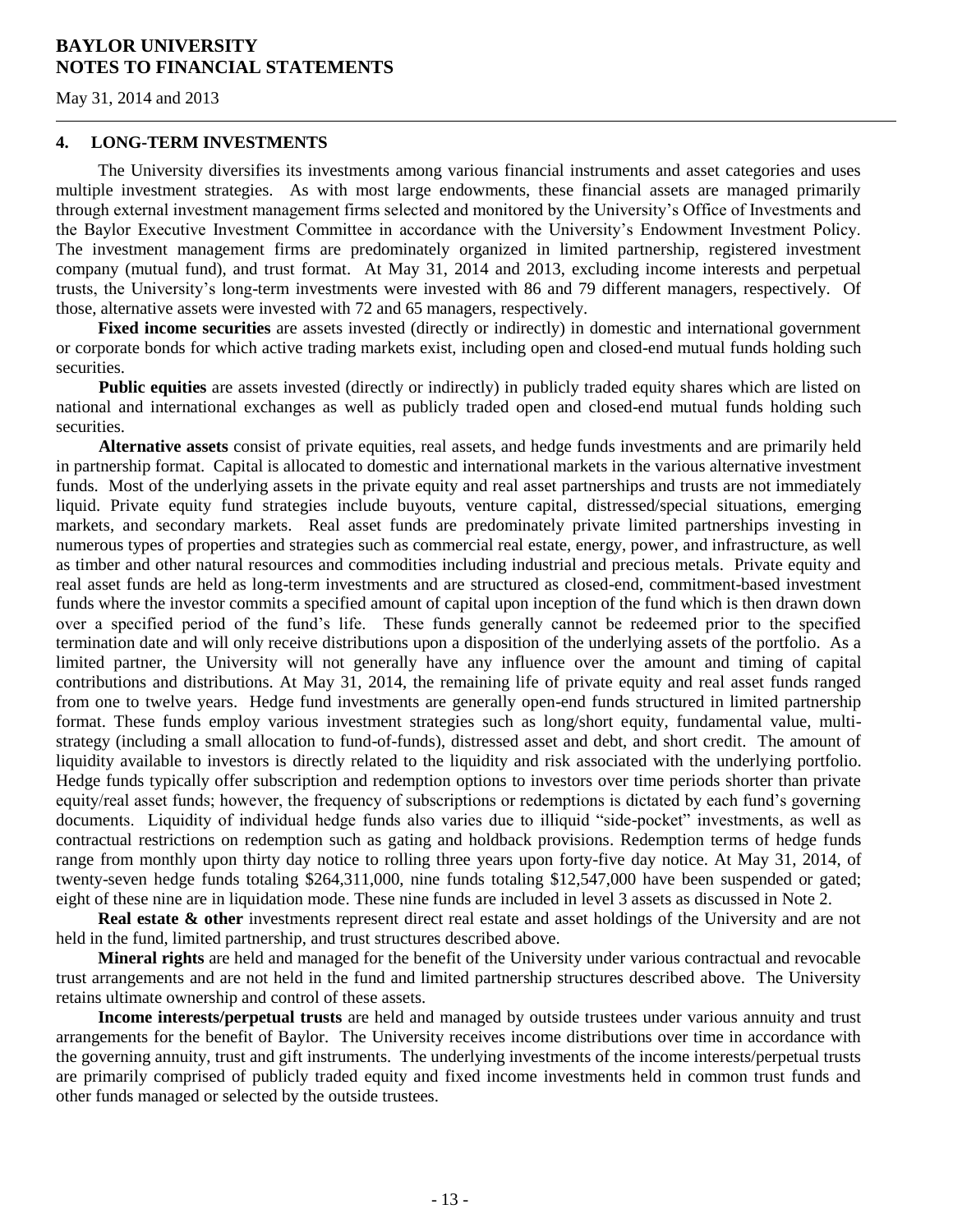#### May 31, 2014 and 2013

The following table presents information about the University's long-term investments that are measured at fair value as of May 31, 2014 and indicates the fair value hierarchy of the valuation techniques utilized to determine such fair value *(in thousands of dollars)*:

|                                   | Level 1 | Level 2 | Level 3 | Total    |
|-----------------------------------|---------|---------|---------|----------|
| Fixed income securities           | 63,568  |         | $- -$   | 63,568   |
| Public equities                   | 359,885 |         | 656     | 360,541  |
| Alternative assets                |         | 161,471 | 412,302 | 573,773  |
| Real estate & other               |         |         | 5,401   | 5,401    |
| Mineral rights                    |         |         | 27,595  | 27,595   |
| Income interests/perpetual trusts |         |         | 186,631 | 186,631  |
| Total                             | 423,453 | 61.471  | 632,585 | ,217,509 |

Alternative assets reflected as Level 2 have been valued using net asset value as a practical expedient of fair value.

The following table presents additional information about assets that have been measured at fair value as of May 31, 2014 on a recurring basis using significant unobservable inputs (Level 3) *(in thousands of dollars)*:

|                     |   | May 31,<br>2013<br><b>Balance</b> |    | Transfers<br>In $(Out)$ of<br>Level 3 | Additions                                   | <b>Distributions</b> |   | Realized &<br>Unrealized<br>Gains<br>(Losses) | May 31,<br>2014<br>Balance |
|---------------------|---|-----------------------------------|----|---------------------------------------|---------------------------------------------|----------------------|---|-----------------------------------------------|----------------------------|
| Public equities     | S | 667                               | \$ | $-$                                   | \$<br>$\hspace{0.05cm}$ – $\hspace{0.05cm}$ | $- -$                | S | (11)                                          | 656                        |
| Alternative assets  |   | 358,182                           |    | (15,572)                              | 110,184                                     | (77, 479)            |   | 36,987                                        | 412,302                    |
| Real estate & other |   | 4,374                             |    | --                                    | 1,279                                       | (174)                |   | (78)                                          | 5,401                      |
| Mineral rights      |   | 26,461                            |    | --                                    | 5,514                                       | (5, 478)             |   | 1,098                                         | 27,595                     |
| Income interests/   |   |                                   |    |                                       |                                             |                      |   |                                               |                            |
| perpetual trusts    |   | 172,463                           |    | --                                    | 2,273                                       | (27)                 |   | 11,922                                        | 186,631                    |
| Total               |   | 562,147                           | S  | (15, 572)                             | 119,250                                     | (83, 158)            |   | 49,918                                        | 632,585                    |

For the year ended May 31, 2014, transfers of \$15,572,000 were made out of Level 3 into Level 2 based upon information related to investment asset fund structures, characteristics, holdings, and liquidity provisions. These transfers were valued using May 31, 2013 balances. There were no other transfers in or out of Levels 1, 2, or 3 for the year ended May 31, 2014.

The following table presents information about the University's long-term investments that are measured at fair value as of May 31, 2013 and indicates the fair value hierarchy of the valuation techniques utilized to determine such fair value *(in thousands of dollars)*:

|                                   | Level 1 | Level 2 | Level 3 | Total    |
|-----------------------------------|---------|---------|---------|----------|
| Fixed income securities           | 70,952  |         | $-$     | 70,952   |
| Public equities                   | 311,198 |         | 667     | 311,865  |
| Alternative assets                |         | 185,362 | 358,182 | 543,544  |
| Real estate $&$ other             |         |         | 4,374   | 4,374    |
| Mineral rights                    |         |         | 26,461  | 26,461   |
| Income interests/perpetual trusts |         | --      | 172,463 | 172,463  |
| Total                             | 382,150 | 185,362 | 562,147 | ,129,659 |

Alternative assets reflected as Level 2 have been valued using net asset value as a practical expedient of fair value.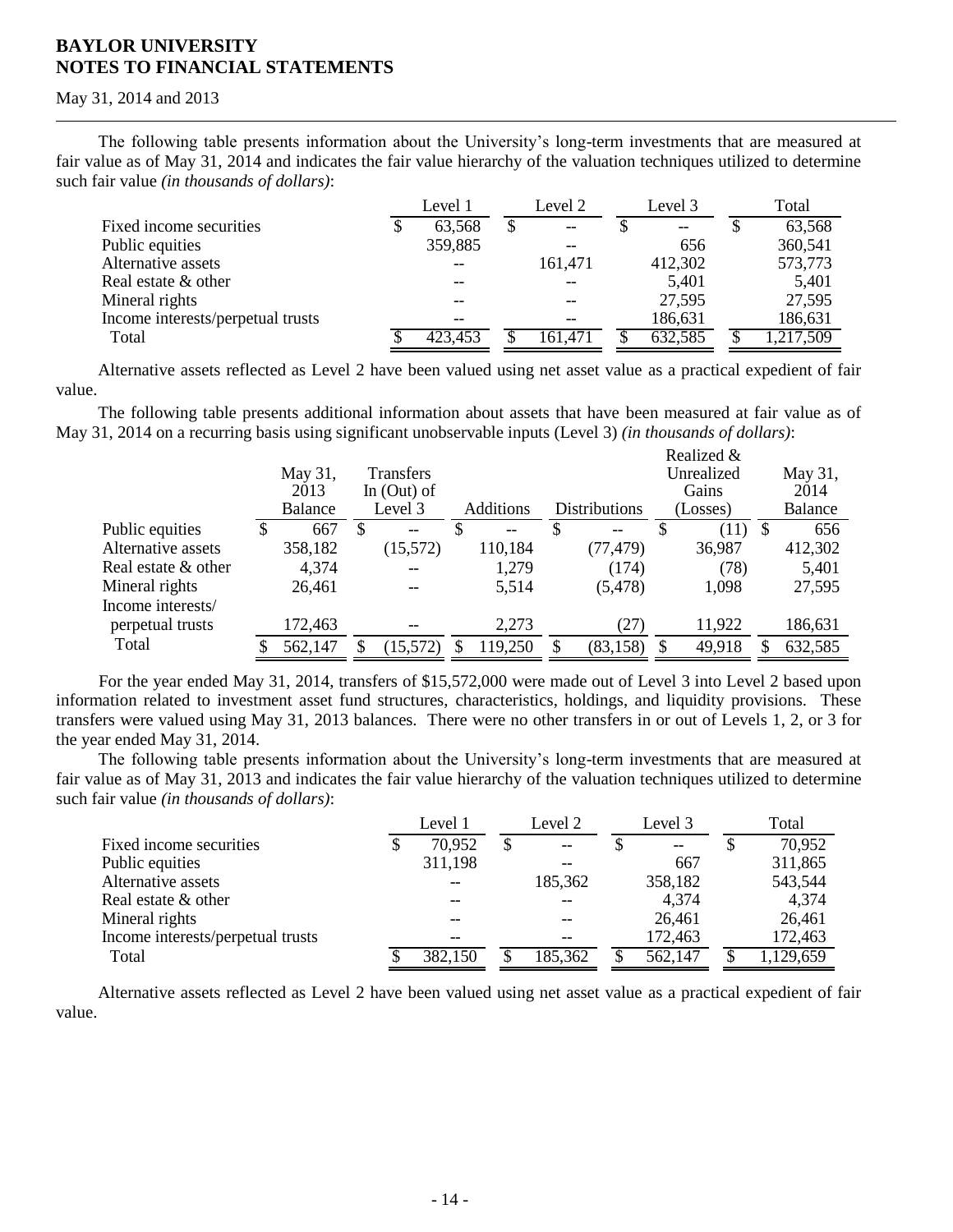#### May 31, 2014 and 2013

|                     | May 31,<br>2012 |               | <b>Transfers</b><br>In $(Out)$ of |    |                          |   |                      |    | Realized &<br>Unrealized<br>Gains |               | May 31,<br>2013 |
|---------------------|-----------------|---------------|-----------------------------------|----|--------------------------|---|----------------------|----|-----------------------------------|---------------|-----------------|
|                     | <b>Balance</b>  |               | Level 3                           |    | Additions                |   | <b>Distributions</b> |    | (Losses)                          |               | <b>Balance</b>  |
| Public equities     | \$<br>559       | <sup>\$</sup> |                                   | S  | $\overline{\phantom{m}}$ |   |                      | S  | 108                               | <sup>\$</sup> | 667             |
| Alternative assets  | 405,254         |               | (25, 384)                         |    | 47,491                   |   | (87, 556)            |    | 18,377                            |               | 358,182         |
| Real estate & other | 3,089           |               | --                                |    | 1,256                    |   | (1)                  |    | 30                                |               | 4,374           |
| Mineral rights      | 29,553          |               | --                                |    | 5,525                    |   | (5,526)              |    | (3,091)                           |               | 26,461          |
| Income interests/   |                 |               |                                   |    |                          |   |                      |    |                                   |               |                 |
| perpetual trusts    | 156,475         |               |                                   |    | 5,668                    |   | (4,783)              |    | 15,103                            |               | 172,463         |
| Total               | 594,930         | S             | (25, 384)                         | \$ | 59,940                   | S | (97, 866)            | \$ | 30,527                            |               | 562,147         |

The following table presents additional information about assets that have been measured at fair value as of May 31, 2013 on a recurring basis using significant unobservable inputs (Level 3) *(in thousands of dollars)*:

For the year ended May 31, 2013, transfers of \$25,384,000 were made out of Level 3 into Level 2 based upon information related to investment asset fund structures, characteristics, holdings, and liquidity provisions. These transfers were valued using May 31, 2012 balances. There were no other transfers in or out of Levels 1, 2, or 3 for the year ended May 31, 2013.

Whereas the preceding tables reflect income interests and perpetual trusts separately based on fair value hierarchy, the following table reflects total investments, regardless of fair value hierarchy, using traditional classification descriptions as used by the University to manage its investment portfolio. Accordingly, the underlying assets of income interests/perpetual trusts are reflected within the traditional investment classifications. Additionally, alternative assets are reflected by major asset category. Estimated fair value of long-term investments as of May 31, 2014 and 2013, are as follows *(in thousands of dollars)*:

|                          |    | 2013     |              |
|--------------------------|----|----------|--------------|
| Fixed income securities: |    |          |              |
| Short term funds         | \$ | 7,492    | \$<br>10,453 |
| <b>Bonds</b>             |    | 95,753   | 98,424       |
| Public equities:         |    |          |              |
| Domestic                 |    | 260,340  | 208,589      |
| International            |    | 201,130  | 204,014      |
| Alternative assets:      |    |          |              |
| Private equities         |    | 171,347  | 155,623      |
| Hedge funds              |    | 278,262  | 234,932      |
| Real assets              |    | 166,611  | 182,572      |
| Mineral rights           |    | 36,574   | 35,052       |
| Total                    |    | ,217,509 | ,129,659     |

Long-term investments include operating, endowment, and annuity and life income assets. The annuity and life income assets under split-interest agreements total \$26,892,000 and \$23,954,000 as of May 31, 2014 and 2013, respectively.

The cost of long-term investments was \$924,223,000 and \$891,605,000 as of May 31, 2014 and 2013, respectively.

Return on long-term investments for the years ended May 31, 2014 and 2013, consist of the following *(in thousands of dollars)*:

|                                       | 2014 |         |  | 2013    |
|---------------------------------------|------|---------|--|---------|
| Investment earnings                   |      | 20.489  |  | 19.987  |
| Investment expenses                   |      | (4,297) |  | (3,795) |
| Net realized $\&$ unrealized gains    |      | 99.609  |  | 109.017 |
| Total return on long-term investments |      | 115.801 |  | 125,209 |

Investment earnings consist of interest income, dividends, mineral, and other earnings. Investment expenses include consulting, custodian, and direct investment management expenses.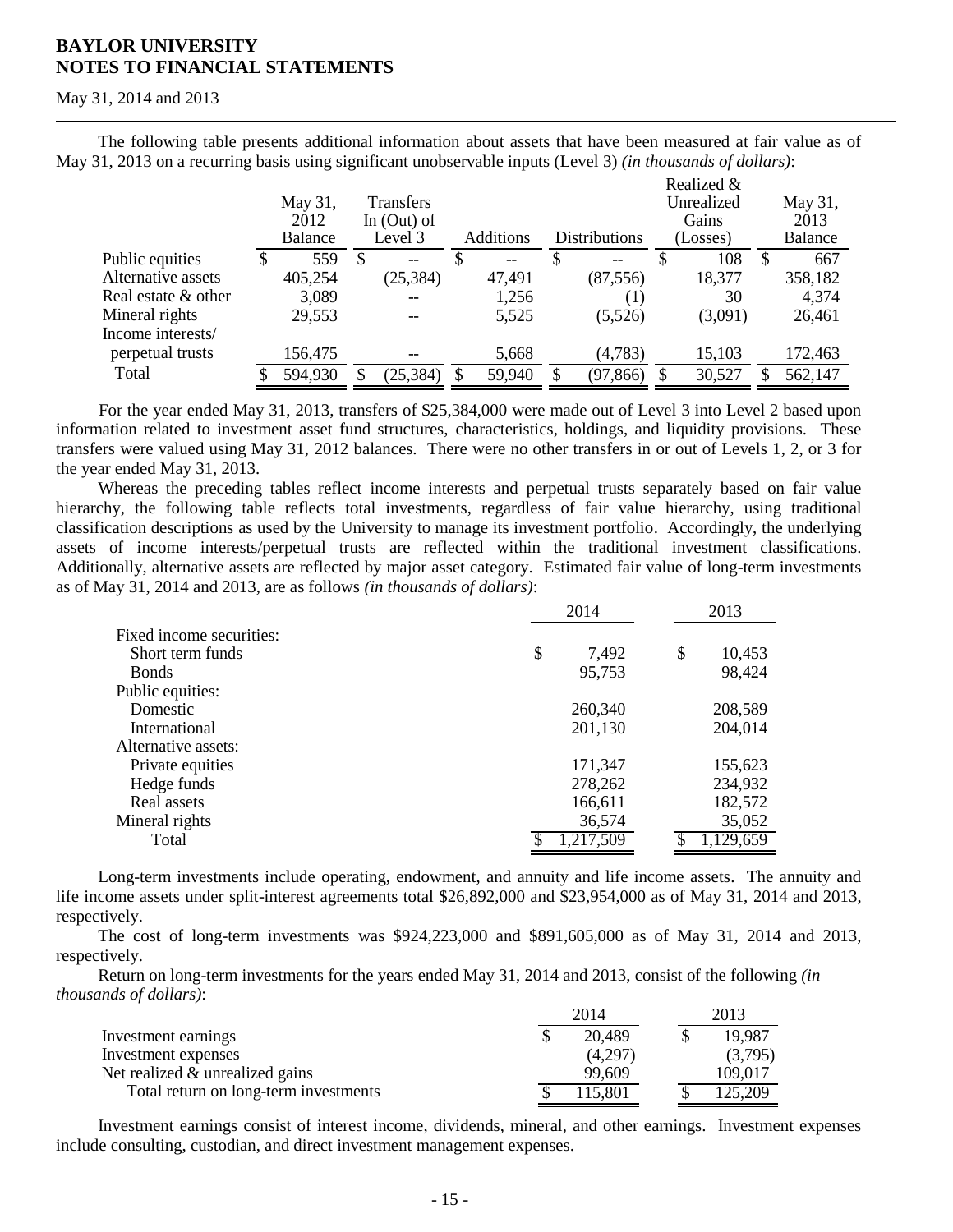#### May 31, 2014 and 2013

Distributions from long-term investments include distributions of endowment assets invested in long-term investments as well as distributions from funds other than endowment that are included in the long-term investments pool. Endowment distributions and other distributions are included in endowment distributions & investment income in the statements of activities.

Both the return on long-term investments and distributions from long-term investments are shown under nonoperating activities in the statements of activities.

As part of the University's alternative assets program, the University is obligated under certain limited partnership agreements to advance funding up to specified levels upon the request of the general partner. The University had unfunded commitments consisting of the following at May 31, 2014 and 2013, respectively, which are expected to be called over the next three years *(in thousands of dollars)*.

|                            | 2014    |  | 2013    |
|----------------------------|---------|--|---------|
| Alternative assets:        |         |  |         |
| Private equities           | 110.981 |  | 107.496 |
| Real assets                | 65.314  |  | 27,064  |
| Total unfunded commitments | 176,295 |  | 134.560 |

#### **5. CONTRIBUTIONS RECEIVABLE**

As gift pledges are made to the University, the intent of the donor, the circumstances surrounding the pledge and any action taken by the University in response to the pledge are considered in determining whether the pledge is an "intent to give" or an "unconditional promise to give." An unconditional promise to give is recorded as a contribution receivable at the present value of the estimated future cash flows. Unconditional promises to give related to split interest agreements are discounted based on life expectancies of the annuity recipients.

As of May 31, 2014 and 2013, contributions receivable consist of the following *(in thousands of dollars)*:

|                                                            | 2014      |  | 2013      |
|------------------------------------------------------------|-----------|--|-----------|
| Due in 1 year                                              | 24,380    |  | 23,001    |
| Due in 2 to 5 years                                        | 64,261    |  | 68,681    |
| Due in 6 to 10 years                                       | 24,978    |  | 19,082    |
| Due in greater than 10 years                               | 600       |  | 863       |
| Split interest agreements                                  | 25,488    |  | 22,843    |
| Less: Present value adjustment                             | (14, 321) |  | (12, 132) |
| Less: Allowance for uncollectible contributions receivable | (1,713)   |  | (1,669)   |
| Total contributions receivable, net                        | 123,673   |  | 120,669   |

Contributions receivable expected to be fulfilled more than one year from the date of the financial statements are discounted at .33% to 2.89%, with the discount amortized over the life of the unconditional promise. At May 31, 2014, contributions receivable primarily consisted of unconditional promises related to the construction of a new football stadium, Business School facility, and other building projects, of which ten donors represented 61% of the total.

An intent to give is not recorded as gifts revenue until collected or converted to an unconditional promise to give. Intents to give totaled \$34,417,000 and \$29,535,000 as of May 31, 2014 and 2013, respectively. Payments on these intents to give are due in varying periods. Additionally, the University is the beneficiary under various wills and trust agreements of which the realizable amounts are not presently determinable. The University's share of such bequests is recorded when the University has an irrevocable right to the bequest and the proceeds are measurable.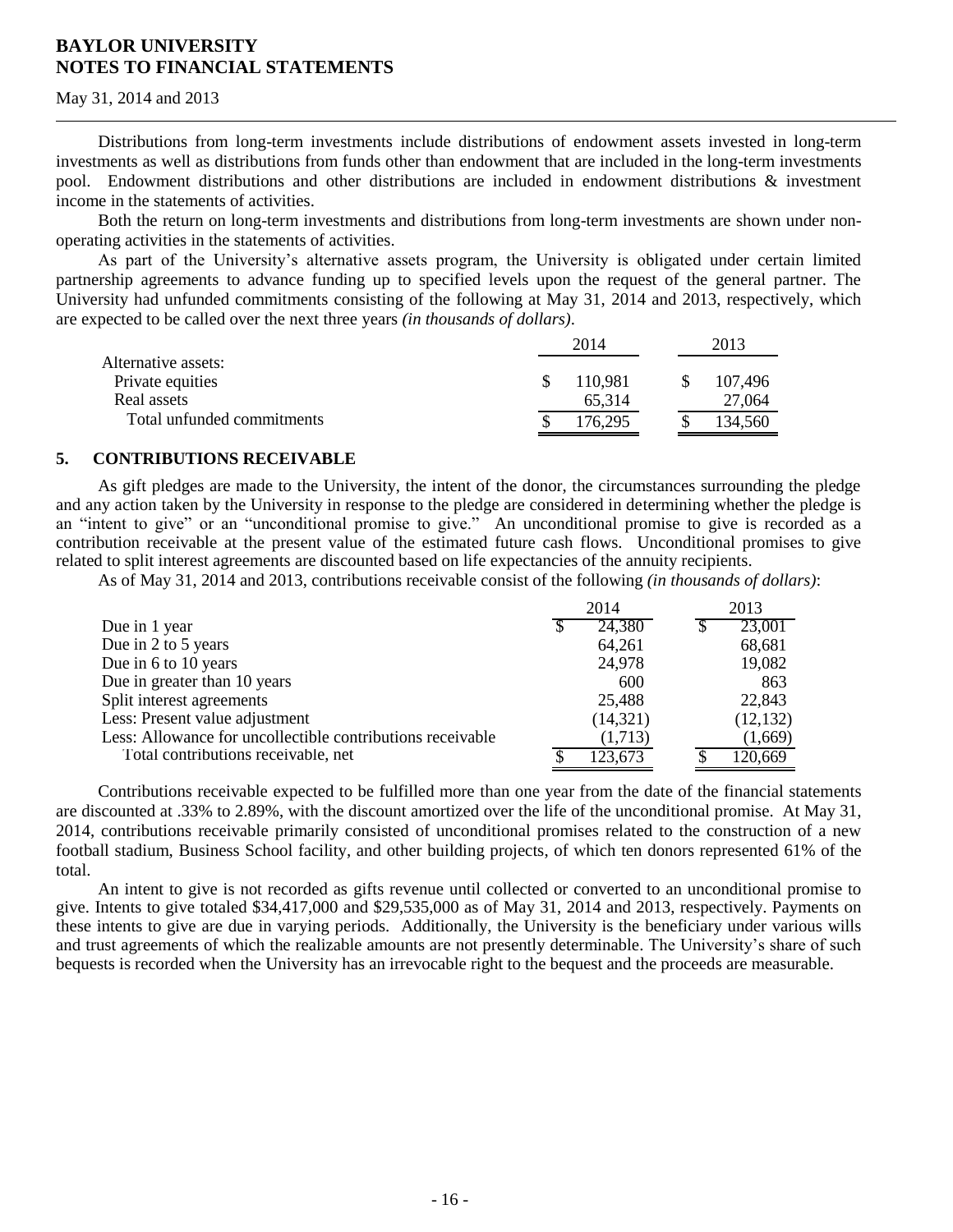May 31, 2014 and 2013

## **6. PROPERTY, PLANT & EQUIPMENT**

At May 31, 2014 and 2013, property, plant and equipment assets consist of the following *(in thousands of dollars)*:

|                                  | 2014        | 2013       |
|----------------------------------|-------------|------------|
| Land                             | 70,773<br>S | 73,823     |
| Land/leasehold improvements      | 79,446      | 73,272     |
| <b>Buildings</b>                 | 813,882     | 744,213    |
| Equipment                        | 92,171      | 80,216     |
| Arts/collections                 | 11,469      | 10,915     |
| Other                            | 40,635      | 39,019     |
|                                  | 1,108,376   | 1,021,458  |
| Less accumulated depreciation    | (385, 227)  | (375, 826) |
|                                  | 723,149     | 645,632    |
| Construction-in-progress         | 277,114     | 166,162    |
| Property, plant & equipment, net | 1,000,263   | 811,794    |

Depreciation expense was \$34,750,000 and \$31,046,000 as of May 31, 2014 and 2013, respectively. The "Equipment" category includes computers, software and other types of equipment above the \$5,000 threshold. The "Other" category includes vehicles, library materials, and miscellaneous other assets. Real and personal property were insured for \$1.4 billion at May 31, 2014. The liability for conditional asset retirement obligations was \$4,037,000 and \$3,809,000 as of May 31, 2014 and 2013, respectively, and is included in other liabilities in the accompanying balance sheets.

During the year ended May 31, 2014, the University determined that the carrying amount of the football stadium property being replaced by a new stadium was not recoverable. An impairment charge of \$15,384,000 was recognized at May 31, 2014 in the statements of activities to reduce the value of the property to estimated fair value.

## **7. DEPOSITS & DEFERRED REVENUE**

At May 31, 2014 and 2013, deposits and deferred revenue consist of the following *(in thousands of dollars)*:

|                                   | 2014   | 2013   |
|-----------------------------------|--------|--------|
| Tuition & fees                    | 34,837 | 30,959 |
| Student enrollment deposits       | 2,822  | 1,949  |
| Intercollegiate athletics income  | 33,226 | 31,424 |
| Sponsored research income         | 1.267  | 817    |
| Rental & other income             | 8,852  | 9,493  |
| Total deposits & deferred revenue | 81,004 | 74,642 |

The deferred tuition and fees, student enrollment deposits, sponsored research, and other income will primarily be earned in the subsequent fiscal year. Intercollegiate athletics and rental deferred income includes advance ticket and event sales, football suite revenues, television income, advertising income, and rental contracts advance payments that will be earned over the next one to eleven years.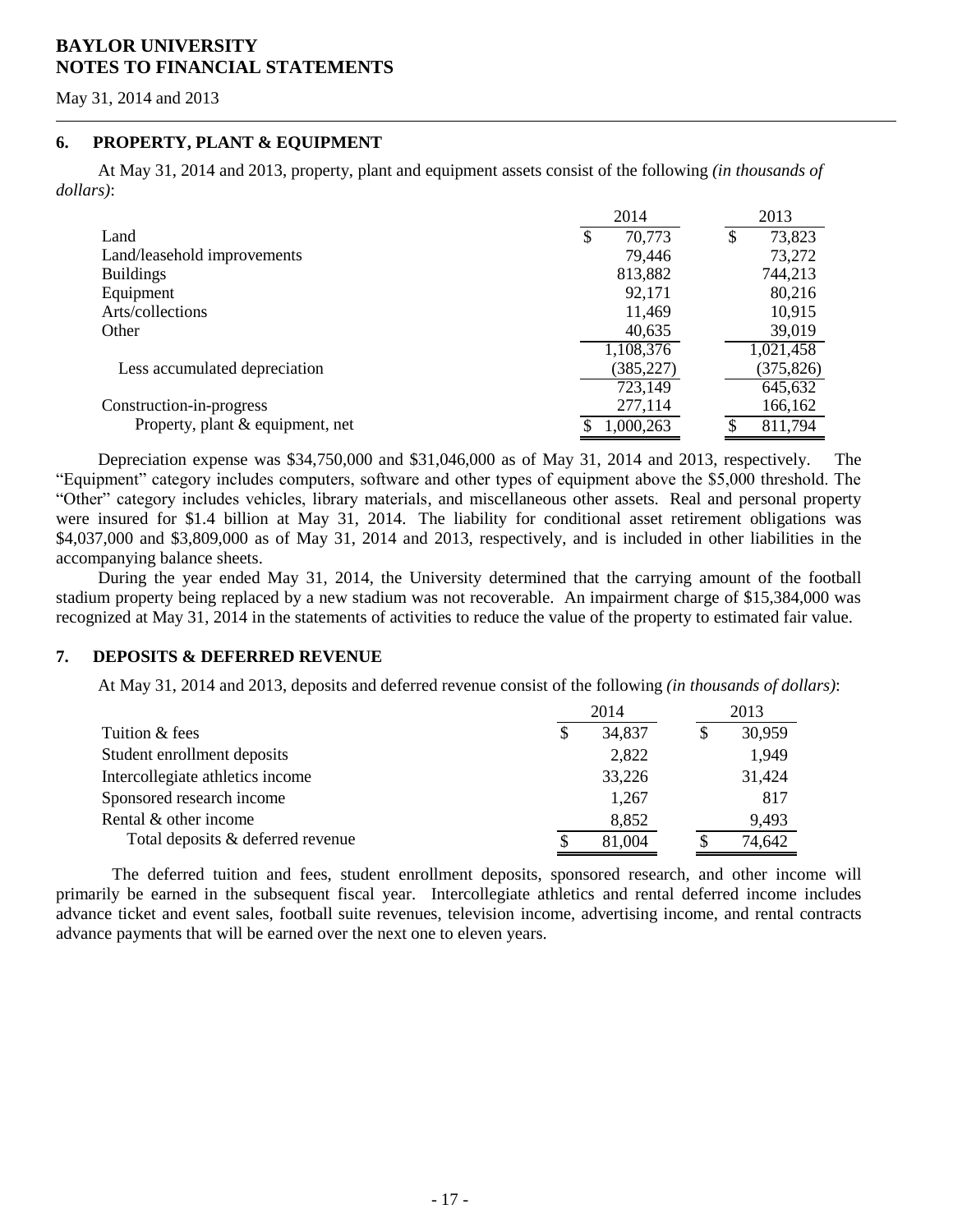May 31, 2014 and 2013

#### **8. NOTES & BONDS PAYABLE**

Notes and bonds payable consist of both non-interest bearing unsecured notes and interest bearing unsecured and secured notes, commercial paper with varying maturities, and bonds with varying terms and maturity dates to March 1, 2043. Interest payments on a cash basis totaled \$26,700,000 and \$21,177,000, and interest expense was \$26,680,000 and \$23,177,000 for the years ended May 31, 2014 and 2013, respectively. These amounts are exclusive of premium amortization. The amount of bond premium amortization that offset interest expense was \$902,000 and \$953,000 for the years ended May 31, 2014 and 2013, respectively. Interest expense (net of earnings) of \$4,431,000 and \$3,519,000 was capitalized to projects for the year ended May 31, 2014 and 2013, respectively.

As of May 31, 2014 and 2013, unamortized bond and commercial paper issuance costs of \$4,103,000 and \$4,302,000, respectively, were included in prepaid expenses and other in the University's balance sheets. Amortization expense for issuance costs was \$199,000 and \$177,000 for the years ended May 31, 2014 and 2013, respectively.

Notes and bonds payable at May 31, 2014 and 2013, consist of the following *(in thousands of dollars)*:

|                                                                                | 2014    |    | 2013    |
|--------------------------------------------------------------------------------|---------|----|---------|
| Non-interest bearing unsecured note payable to a foundation, due in annual     |         |    |         |
| installments beginning June 30, 2004 to June 30, 2013                          | \$      | \$ | 500     |
| Non-interest bearing unsecured note payable to a corporation, due in annual    |         |    |         |
| installments through July 31, 2022                                             | 2,348   |    | 2,658   |
| Taxable Commercial Paper Notes, Series A, with varying maturities and discount |         |    |         |
| rates rolled at each maturity                                                  | 15,000  |    | 15,000  |
| Series 2008A Waco Education Finance Corporation Tax-Exempt Variable Rate       |         |    |         |
| Demand Bonds, swapped to a fixed rate of 2.476% (see Note 10), interest        |         |    |         |
| payable monthly, principal payable annually to February 1, 2032                | 67,325  |    | 69,610  |
| Series 2008C Waco Education Finance Corporation Tax-Exempt Fixed Rate Bonds,   |         |    |         |
| interest ranging from 5.0% to 5.25% payable semiannually, principal payable    |         |    |         |
| annually beginning March 1, 2019 to March 1, 2036                              | 112,100 |    | 112,100 |
| Series 2011 Clifton Higher Education Finance Corporation Tax-Exempt Fixed Rate |         |    |         |
| Bonds, interest ranging from 3.0% to 5.25% payable semiannually, principal     |         |    |         |
| payable annually beginning March 1, 2012 to March 1, 2032                      | 94,230  |    | 97,245  |
| Series 2012 Waco Education Finance Corporation Tax-Exempt Fixed Rate Bonds,    |         |    |         |
| interest ranging from 4.125% to 5.00% payable semiannually, principal payable  |         |    |         |
| March 1, 2043                                                                  | 120,000 |    | 120,000 |
| Series 2012A Baylor University Taxable Fixed Rate Bonds, bearing interest at   |         |    |         |
| 4.313% payable semiannually, principal payable March 1, 2042                   | 200,000 |    | 200,000 |
| Total notes & bonds payable prior to unamortized bond premium                  | 611,003 |    | 617,113 |
| Unamortized bond premium                                                       | 13,774  |    | 14,676  |
| Total notes & bonds payable                                                    | 624,777 | S  | 631,789 |

The fair values of notes and bonds payable were approximately \$637,694,000 and \$636,340,000 as of May 31, 2014 and 2013, respectively. These fair values were measured using Level 2 valuation techniques.

Bond premiums are being amortized using the effective interest method over the life of the bonds.

The Series 2008A Tax-Exempt Variable Rate Demand Bonds are subject to purchase upon tender with proper notice and delivery to the remarketing agent. On May 22, 2014, the University replaced its Standby Bond Purchase Agreement with an Irrevocable Transferable Letter of Credit (LOC). The direct-pay LOC, used for all debt service payments, is for a three-year term, renewable in May 2017, and includes a term out period of twenty equal quarterly installments.

During the year ended May 31, 2013, the University issued \$200,000,000 of taxable bonds to provide funds for additions and improvements to facilities and infrastructure.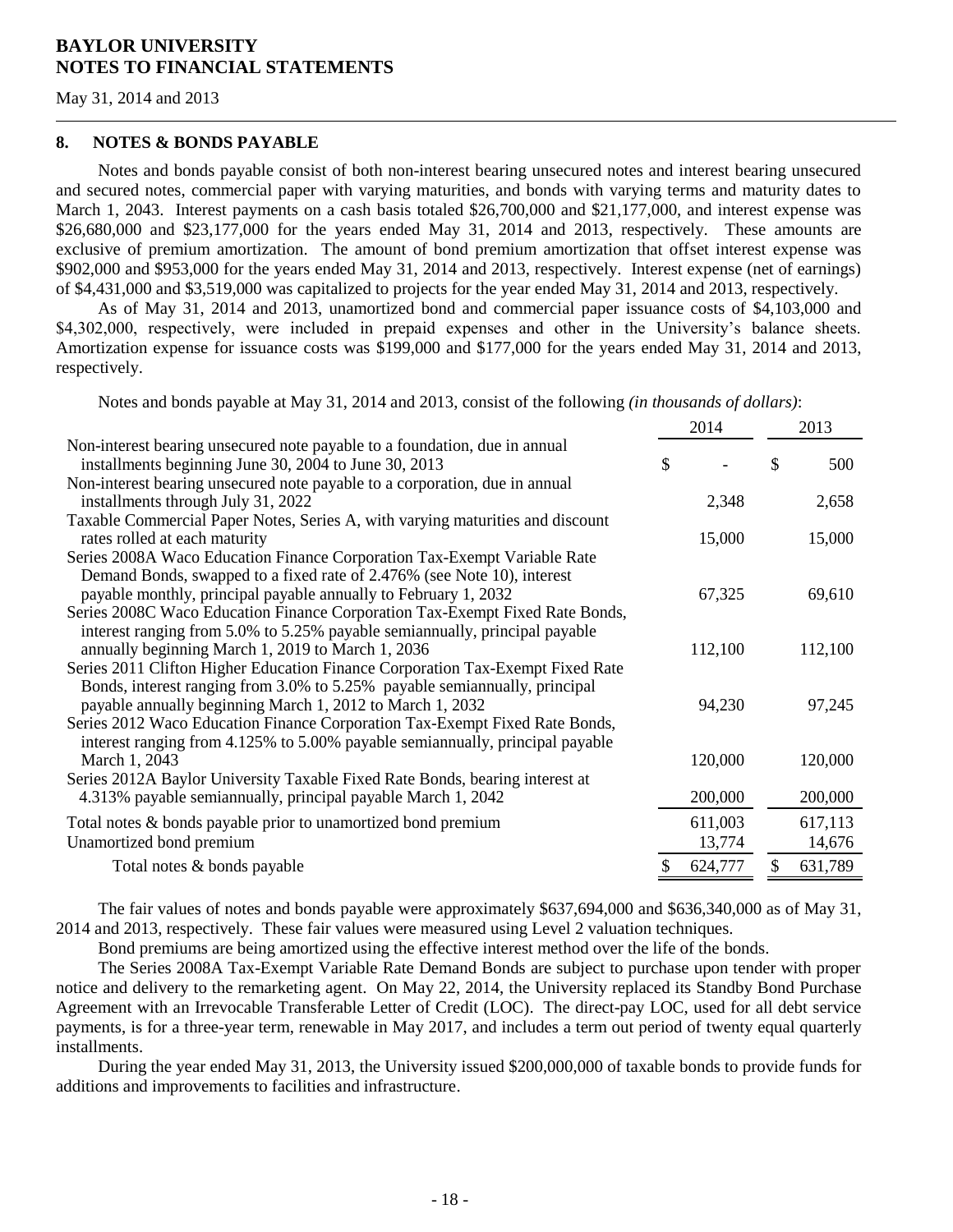#### May 31, 2014 and 2013

Excluding the maturity of commercial paper, scheduled principal payments on long-term notes and bonds for the periods subsequent to May 31, 2014, are as follows *(in thousands of dollars)*:

| 2015                | \$<br>5,850   |
|---------------------|---------------|
| 2016                | 6,130         |
| 2017                | 6,420         |
| 2018                | 6,715         |
| 2019                | 9,824         |
| 2020 and thereafter | 561,064       |
| Total               | \$<br>596,003 |

The University has a taxable commercial paper program that provides for borrowings in the form of individual notes up to an aggregate of \$50,000,000. The notes bear a fixed discount rate, established on the borrowing date, with no more than \$15,000,000 maturing on any one day and maturities not to exceed 270 days. At May 31, 2014, the University had an outstanding balance of \$15,000,000 in commercial paper notes with a discount rate of 0.16%. The University anticipates that the commercial paper will continue to be rolled at maturity until such time that it is refunded by long-term debt or repaid by the University.

The estimated fair value of the commercial paper notes approximates the face value.

#### **9. NET ASSETS**

The University's unrestricted, temporarily restricted, and permanently restricted net assets for the year ended May 31, 2014 are categorized by purpose as follows *(in thousands of dollars)*:

|                                        |              | Temporarily | Permanently |   |           |
|----------------------------------------|--------------|-------------|-------------|---|-----------|
|                                        | Unrestricted | Restricted  | Restricted  |   | Total     |
| Unrestricted-designated for operations | \$<br>62,104 |             |             | S | 62,104    |
| Unrestricted-designated for plant      | 48,323       |             |             |   | 48,323    |
| Restricted                             |              | 17,125      | 5,862       |   | 22,987    |
| Endowment                              | (2,669)      | 287,275     | 665,972     |   | 950,578   |
| Endowment-Board designated             | 178,130      | 22,493      |             |   | 200,623   |
| Annuity $&$ living trusts              |              | 18,284      | 20,167      |   | 38,451    |
| Invested in or restricted for plant    | 232,762      | 161,477     |             |   | 394,239   |
| Total net assets                       | 518,650      | 506,654     | 692,001     |   | 1,717,305 |

The University's unrestricted, temporarily restricted, and permanently restricted net assets for the year ended May 31, 2013 are categorized by purpose as follows *(in thousands of dollars)*:

|              |              | Restricted |             |         |                           |           |  | Total |
|--------------|--------------|------------|-------------|---------|---------------------------|-----------|--|-------|
| \$<br>40,185 | S            |            |             |         |                           | 40,185    |  |       |
| 45,657       |              |            |             |         |                           | 45,657    |  |       |
| --           |              | 14,188     |             | 5,815   |                           | 20,003    |  |       |
| (4,971)      |              | 250,665    |             | 636,396 |                           | 882,090   |  |       |
| 163,085      |              | 15,982     |             |         |                           | 179,067   |  |       |
| --           |              | 14,529     |             | 18,354  |                           | 32,883    |  |       |
| 239,683      |              | 138,672    |             | $- -$   |                           | 378,355   |  |       |
| 483,639      |              | 434,036    |             | 660,565 |                           | 1,578,240 |  |       |
|              | Unrestricted |            | Temporarily |         | Permanently<br>Restricted |           |  |       |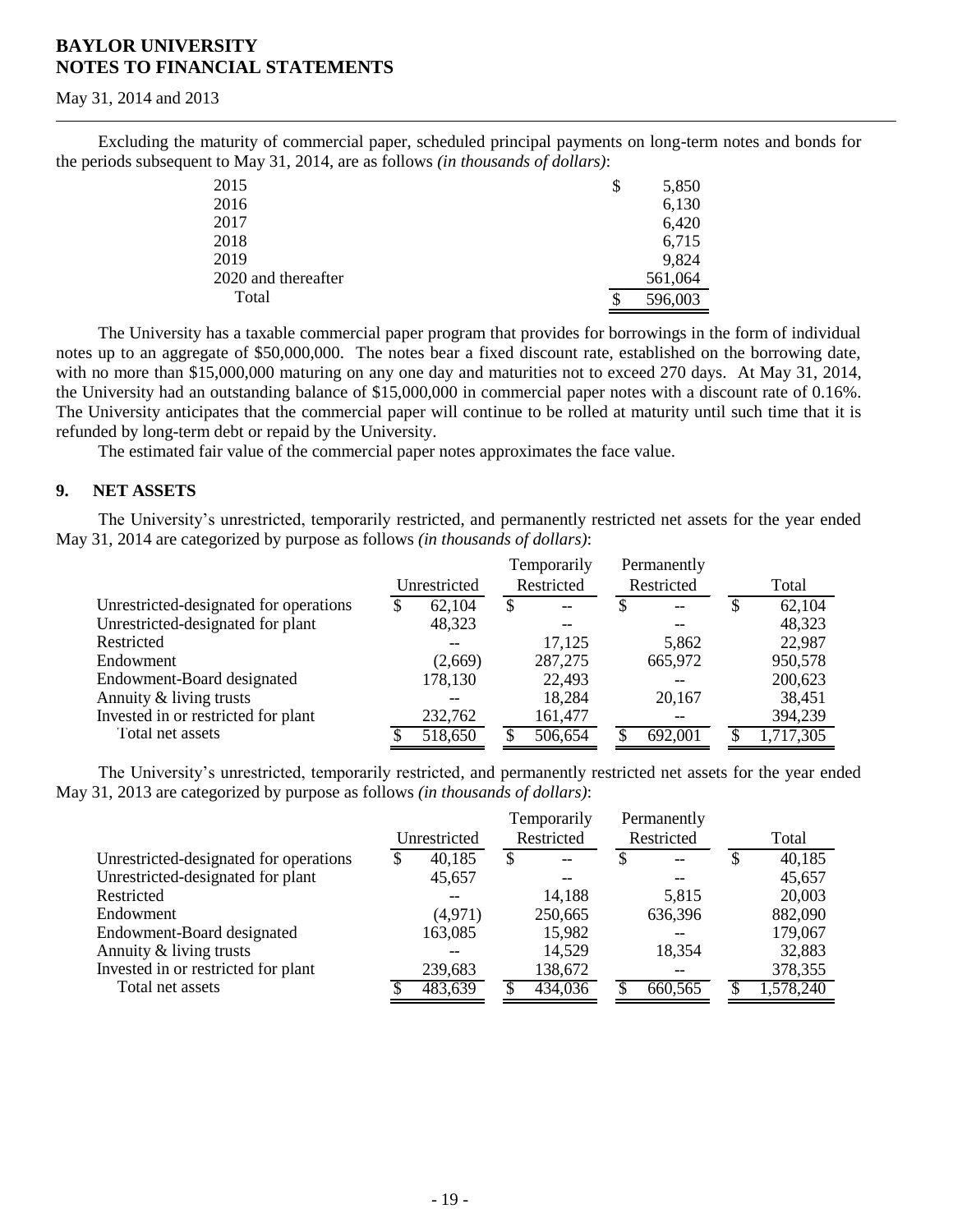May 31, 2014 and 2013

#### **10. DERIVATIVE FINANCIAL INSTRUMENTS**

On June 11, 2010, the University entered into a swap arrangement with a financial institution counterparty in order to swap the University's Series 2008A variable rate demand bonds with an original balance of \$75,860,000 as of May 31, 2010 for a fixed rate of 2.476% through February 1, 2032, in exchange for monthly payments equal to 68% of three-month London Interbank Offered Rate (LIBOR). The notional amount of the swap declines in accordance with the repayment of the Series 2008A bonds. The fair value of the University's interest rate swap liability was \$3,962,000 and \$4,871,000 at May 31, 2014 and 2013, respectively, and is included in other liabilities in the balance sheets. The gain on the change in the fair value of the interest rate swap was \$909,000 and \$3,572,000 for the years ended May 31, 2014 and 2013, respectively. The fair value was measured using Level 2 valuation techniques.

#### **11. EXPENSES BY NATURAL CLASSIFICATION**

While the statements of activities present expenses by function, the University's expenses by natural classification are as follows *(in thousands of dollars)*:

|                                 | 2014          | 2013    |
|---------------------------------|---------------|---------|
| Salaries & wages                | \$<br>215,638 | 200,042 |
| Personnel benefits              | 66,233        | 67,732  |
| Student wages & fellowships     | 26,839        | 26,250  |
| Operating expenses              | 166,978       | 156,173 |
| Depreciation & accretion        | 34,972        | 31,257  |
| Impairment of long-lived assets | 15,384        |         |
| Interest on indebtedness        | 21,347        | 18,705  |
| Total expenses                  | 547,391       | 500,159 |

#### **12. RETIREMENT PLAN**

The University provides a defined contribution retirement income plan and a voluntary tax deferred annuity program for faculty and staff that are administered by outside sources. The defined contribution plan is not a matching plan. Retirement benefits equal the amount accumulated to each individual employee's credit at the date of retirement. The University's contributions to the plan for the years ended May 31, 2014 and 2013 were \$20,489,000 and \$19,352,000, respectively.

#### **13. POSTRETIREMENT BENEFITS**

The University provides medical and life insurance benefits for eligible retired faculty and staff. Employees are eligible for such benefits if they retire after attaining specified age and service requirements while employed by the University. Group medical benefits have no lifetime maximum, and the maximum benefit for life insurance is \$20,000.

Through May 31, 2002, full-time faculty and staff became eligible for these benefits upon reaching age fiftyfive and having twenty years of full-time service at retirement. Effective June 1, 2002, employees with twenty years of continuous, full-time service at the University as of May 31, 2007, continue under the postretirement medical and life insurance programs in effect before June 1, 2002. Employees not meeting the above eligibility requirements may still participate in the postretirement medical program upon reaching age fifty-five and having ten years of full-time service at retirement. These employees will not receive postretirement life insurance benefits and will not be reimbursed for Medicare Part B premiums. Effective June 1, 2002, upon death of a retiree, the surviving spouse (current spouse upon retirement) has the same option of continuation in the postretirement medical program. These surviving spouses will not receive postretirement life insurance benefits and will not be reimbursed for Medicare Part B premiums.

Effective January 1, 2014, retirees age 65 and over transitioned from the existing medical benefits plan to a Health Reimbursement Arrangement to provide fixed annual contributions for medical expenses. This change resulted in a prior service cost decrease of \$14,491,000 which is included in the change in postretirement benefits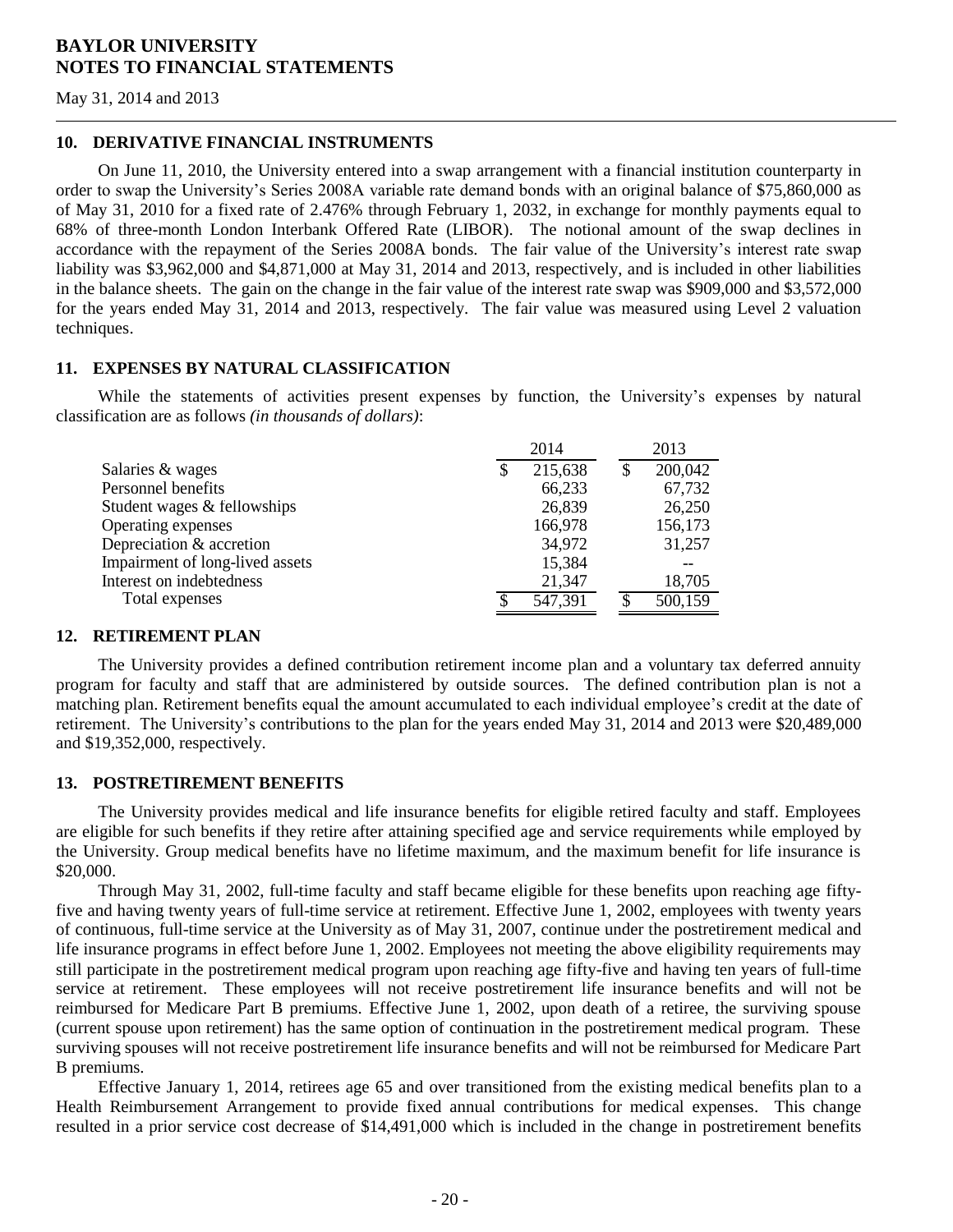#### May 31, 2014 and 2013

obligation in the statements of activities. Retirees age 65 and over, with twenty years of continuous, full-time service at the University as of May 31, 2007, continue to receive a Medicare Part B premium reimbursement.

The following tables set forth the required disclosures for postretirement benefits, as well as the components of net periodic benefit costs and weighted-average assumptions as of the measurement date, May 31 *(in thousands of dollars)*:

|                                                                                                                                                         | 2014                     |           | 2013                       |           |
|---------------------------------------------------------------------------------------------------------------------------------------------------------|--------------------------|-----------|----------------------------|-----------|
| Change in benefit obligation:                                                                                                                           |                          |           |                            |           |
| Measurement date                                                                                                                                        |                          | 5/31/2014 |                            | 5/31/2013 |
| Accumulated postretirement benefit obligation (APBO)                                                                                                    |                          |           |                            |           |
| at beginning of year                                                                                                                                    | $\mathbb{S}$             | 59,605    | \$                         | 52,849    |
| Service cost                                                                                                                                            |                          | 1,026     |                            | 1,771     |
| Interest cost                                                                                                                                           |                          | 2,164     |                            | 2,536     |
| Plan participants' contributions                                                                                                                        |                          | 1,033     |                            | 1,576     |
| Plan changes                                                                                                                                            |                          | (14, 491) |                            |           |
| Actuarial (gain) loss                                                                                                                                   |                          | 1,901     |                            | 3,907     |
| Retiree drug subsidy paid                                                                                                                               |                          | 146       |                            | 191       |
| Benefit payments                                                                                                                                        |                          | (3,157)   |                            | (3,225)   |
| Accumulated postretirement benefit obligation (APBO)                                                                                                    |                          |           |                            |           |
| at end of year                                                                                                                                          | <sup>S</sup>             | 48,227    | $\boldsymbol{\mathsf{S}}$  | 59,605    |
| Change in plan assets:                                                                                                                                  |                          |           |                            |           |
| Fair value of plan assets at beginning of year                                                                                                          | \$                       |           | \$                         |           |
| <b>Employer contributions</b>                                                                                                                           |                          | 2,124     |                            | 1,649     |
| Plan participants' contributions                                                                                                                        |                          | 1,033     |                            | 1,576     |
| Benefit payments                                                                                                                                        |                          | (3,157)   |                            | (3,225)   |
| Fair value of plan assets at end of year                                                                                                                | \$.                      | --        | $\boldsymbol{\mathcal{S}}$ | $- -$     |
| Funded (unfunded) status of plan                                                                                                                        |                          | (48, 227) | \$                         | (59, 605) |
| Amounts recognized as changes in unrestricted net assets<br>arising from postretirement benefits plan but not yet<br>included in periodic benefit cost: |                          |           |                            |           |
|                                                                                                                                                         |                          | 2014      |                            | 2013      |
| <b>Transition obligation</b>                                                                                                                            | $\overline{\mathcal{S}}$ |           | $\overline{\mathcal{S}}$   |           |
| Prior service cost (credit)                                                                                                                             |                          | (12,591)  |                            | 868       |
| Net loss                                                                                                                                                |                          | 19,287    |                            | 17,981    |
| Total                                                                                                                                                   | \$                       | 6,696     | \$                         | 18,849    |
|                                                                                                                                                         |                          |           |                            |           |

The University expects to amortize, from accumulated unrestricted net assets, \$1,368,000 of prior service cost credits and \$903,000 of net losses as components of net periodic benefit cost during the year ending May 31, 2015.

| Weighted-average assumptions at measurement date: | 5/31/2014 | 5/31/2013 |
|---------------------------------------------------|-----------|-----------|
| Discount rate                                     | 4.36%     | 4.64%     |
| Health care cost trend rate                       | 8.00%     | 7.00%     |
| Ultimate health care cost trend rate              | 5.00%     | 5.00%     |
| Year ultimate trend rate reached                  | 2020      | 2017      |

Beginning in 2018, 0.3% has been added to the health care cost trend rates for the expected effect of provisions of the Patient Protection and Affordable Care Act and the Health Care and Education Reconciliation Act of 2010, i.e. trend rates in 2018 are 6.3%. The inflation rates for retiree contributions are assumed to be the same as the medical cost inflation rates.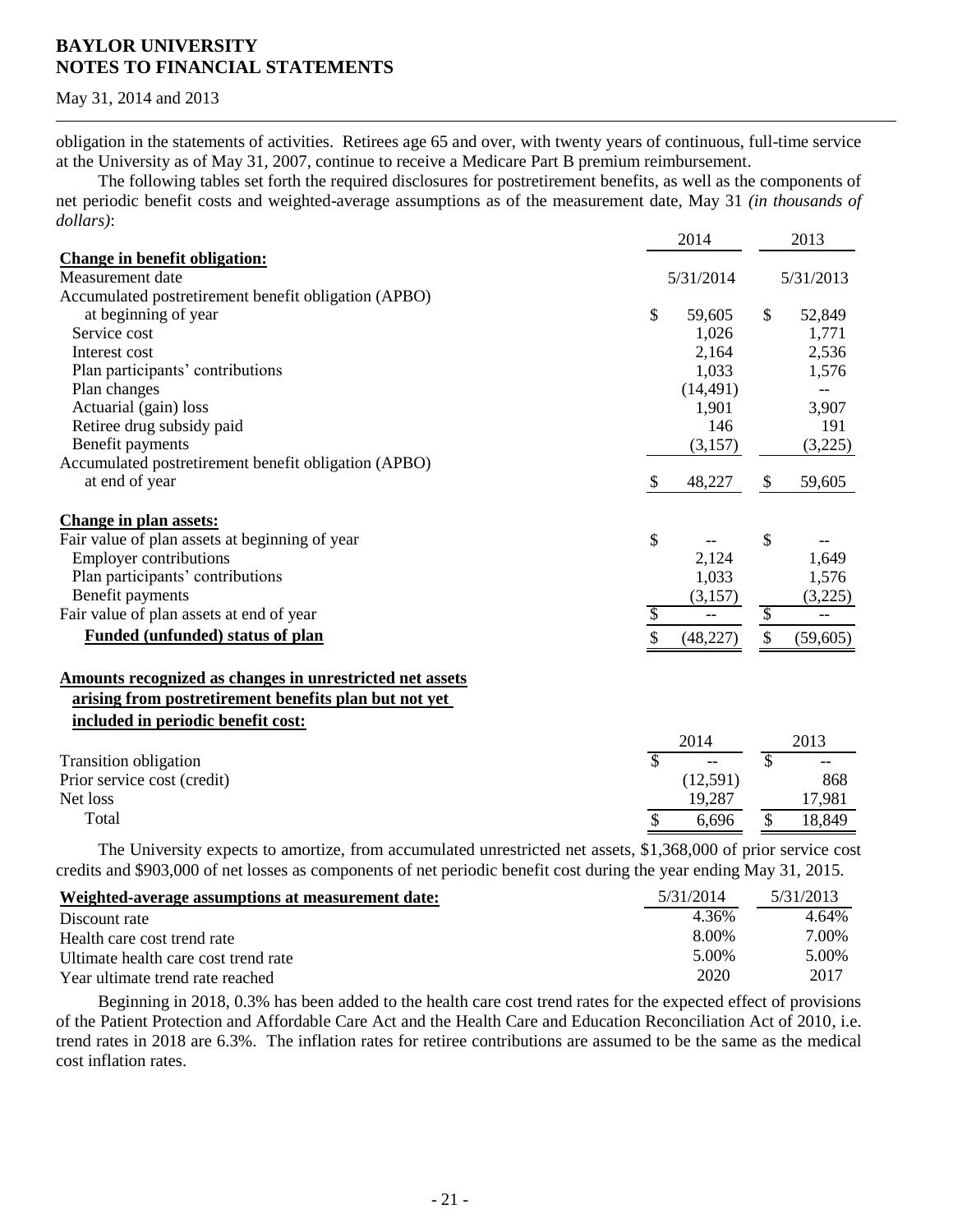May 31, 2014 and 2013

## **Plan contributions:**

The University expects to contribute \$1,984,000 to its postretirement benefit plan during the year ending May 31, 2015.

|                                                               | Gross Benefit                     |                                       |  |  |  |  |  |
|---------------------------------------------------------------|-----------------------------------|---------------------------------------|--|--|--|--|--|
|                                                               | Payments Net                      | Gross<br>Subsidy<br>Receipts          |  |  |  |  |  |
|                                                               | of Employee                       |                                       |  |  |  |  |  |
| <b>Projected cash flows:</b>                                  | Contributions                     |                                       |  |  |  |  |  |
| 2015 fiscal year                                              | \$<br>1,984                       | $\overline{\mathcal{S}}$              |  |  |  |  |  |
| 2016 fiscal year                                              | 2,117                             |                                       |  |  |  |  |  |
| 2017 fiscal year                                              | 2,232                             |                                       |  |  |  |  |  |
| 2018 fiscal year                                              | 2,357                             |                                       |  |  |  |  |  |
| 2019 fiscal year                                              | 2,469                             |                                       |  |  |  |  |  |
| 2020-2024 fiscal years                                        | 14,233                            |                                       |  |  |  |  |  |
| Components of net periodic postretirement benefit cost:       | $6/1/2013-$                       | $6/1/2012$ -<br>5/31/2013             |  |  |  |  |  |
|                                                               | 5/31/2014                         |                                       |  |  |  |  |  |
| Measurement date                                              | 5/31/2013                         | 5/31/2012                             |  |  |  |  |  |
| Service cost                                                  | \$<br>1,026                       | \$<br>1,771                           |  |  |  |  |  |
| Interest cost                                                 | 2,164                             | 2,536                                 |  |  |  |  |  |
| Amortization of:                                              |                                   |                                       |  |  |  |  |  |
| <b>Transition obligation</b>                                  | --                                | 274                                   |  |  |  |  |  |
| Prior service cost                                            | (1,032)                           | 643                                   |  |  |  |  |  |
| <b>Actuarial loss</b>                                         | 594                               | 565                                   |  |  |  |  |  |
| Net periodic postretirement benefit cost                      | 2,752<br>$\overline{\mathcal{S}}$ | $\overline{\$}$<br>$\overline{5,789}$ |  |  |  |  |  |
| Other changes in plan assets & benefit obligation recognized: |                                   |                                       |  |  |  |  |  |
| Net actuarial loss                                            | \$<br>1,901                       | \$<br>3,907                           |  |  |  |  |  |
| Prior service cost                                            | (14, 491)                         |                                       |  |  |  |  |  |
| Amortization of:                                              |                                   |                                       |  |  |  |  |  |
| <b>Transition obligation</b>                                  | --                                | (274)                                 |  |  |  |  |  |
| Prior service cost                                            | 1,032                             | (643)                                 |  |  |  |  |  |
| Actuarial gain                                                | (594)                             | (565)                                 |  |  |  |  |  |
| Total (gain) loss recognized in net assets                    | \$<br>(12, 152)                   | $\sqrt[6]{\frac{1}{2}}$<br>2,425      |  |  |  |  |  |
| Total recognized in net assets & net periodic benefit cost    | $\mathcal{S}$<br>(9,400)          | $\mathcal{S}$<br>8,214                |  |  |  |  |  |
| Weighted-average assumptions for net periodic postretirement  |                                   |                                       |  |  |  |  |  |
| benefit cost:                                                 |                                   |                                       |  |  |  |  |  |
|                                                               | 5/31/2013/                        |                                       |  |  |  |  |  |
| Measurement date                                              | $7/31/2013*$                      | 5/31/2012                             |  |  |  |  |  |
| Discount rate                                                 | 4.64%/5.09%                       | 4.87%                                 |  |  |  |  |  |
| Health care cost trend rate                                   | 7.00%                             | 7.50%                                 |  |  |  |  |  |
| Ultimate health care cost trend rate                          | 5.00%                             | 5.00%                                 |  |  |  |  |  |
| Year ultimate trend rate reached                              | 2017                              | 2017                                  |  |  |  |  |  |
| Average future working lifetime (years)                       | 16.3                              | 16.6                                  |  |  |  |  |  |

\* As of July 31, 2013, the plan was amended to reflect the transition of retirees age 65 and over to the Health Reimbursement Arrangement.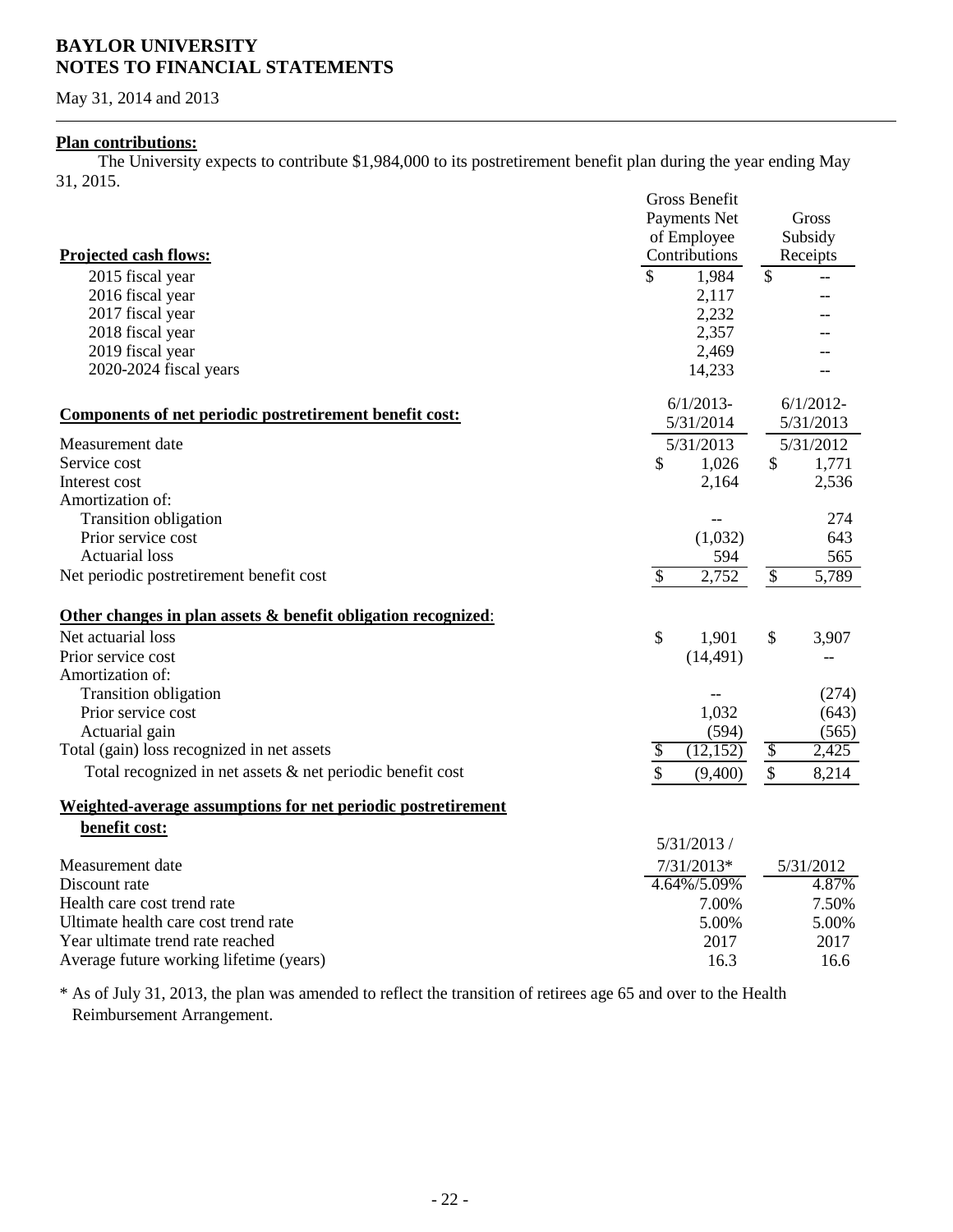May 31, 2014 and 2013

| <b>Other information:</b>           |  | $6/1/2013$ -<br>5/31/2014 | $6/1/2012$ -<br>5/31/2013 |         |  |
|-------------------------------------|--|---------------------------|---------------------------|---------|--|
| 1% increase in trend rates          |  |                           |                           |         |  |
| Effect on service $+$ interest cost |  | 128                       |                           | 974     |  |
| Effect on APBO                      |  | 1.941                     |                           | 10,168  |  |
| 1% decrease in trend rates          |  |                           |                           |         |  |
| Effect on service $+$ interest cost |  | (108)                     |                           | (729)   |  |
| Effect on APBO                      |  | (1,650)                   |                           | (7,939) |  |

## **14. TAX STATUS & ACCOUNTING FOR UNCERTAINTY IN INCOME TAXES**

The University is exempt from income tax under section 501(a) of the Internal Revenue Code ("IRC") of 1986, as amended, as an organization described in section  $501(c)(3)$  of the IRC as evidenced by its most recent determination letter dated May 23, 2002. The University has been classified as an organization that is not a private foundation because it qualifies under section  $509(a)(1)$  as an educational institution, and donations to it qualify for deduction as charitable contributions. However, income generated from activities unrelated to the University's exempt purpose is subject to tax under IRC section 511. The University files unrelated business income tax and other returns as required by government authorities.

Tax positions taken relating to the University's tax-exempt status, unrelated business income activities taxable income and deductibility of expenses, and other miscellaneous tax positions taken by the University would more likely than not be sustained by examination. Accordingly, the University has not recorded an income tax liability for uncertain tax benefits. As of May 31, 2014, the University's tax years ended May 31, 2009 through 2014, generally, remain subject to examination.

#### **15. RELATED PARTY TRANSACTIONS**

Members of the University's Board of Regents and senior administration may, from time to time, be associated, either directly or indirectly, with entities doing business with the University. Accordingly, the University has Board of Regents, faculty, and staff written conflict of interest policies that require any such association, including those of immediate family members, to be disclosed on an annual basis and updated as appropriate during the year. If such associations exist, measures are taken to mitigate any actual or perceived conflict. For the years ended May 31, 2014 and 2013, there were no related party transactions that were considered to be significant or that were not effectively mitigated.

## **16. COMMITMENTS & CONTINGENCIES**

#### **Capital Expenditures & Other Commitments**

At May 31, 2014, the University has commitments to expend approximately \$138,109,000 to fulfill contracts related to the construction of a new football stadium, a new building for the business school, and other capital projects.

The University also is contractually obligated under various agreements ensuring access to, or advantageous pricing of, goods and services used in the operations of the University.

#### **Leases**

The University incurred \$1,546,000 and \$1,337,000 in operating lease expenses for facilities and equipment in the years ended May 31, 2014 and 2013, respectively. As of May 31, 2014, the University has lease commitments for future periods as follows *(in thousands of dollars)*:

|           |       |       |      |   |      | 2020 and |      |  |                                       |   |       |
|-----------|-------|-------|------|---|------|----------|------|--|---------------------------------------|---|-------|
|           | 2015  | 2016  | 2017 |   | 2018 |          | 2019 |  | Thereafter                            |   | Total |
| Equipment | 421   | 416   | 50   | ₼ | 50   | ጦ<br>◡   | 50   |  | $\hspace{0.05cm}$ – $\hspace{0.05cm}$ | ω | 987   |
| Other     | 1,279 | 1,229 | 673  |   | 645  |          |      |  | $\hspace{0.05cm}$ – $\hspace{0.05cm}$ |   | 3,917 |
| Total     | 1,700 | .645  | 723  | ₼ | 695  | ◡        | 141  |  | $- -$                                 |   | 4,904 |